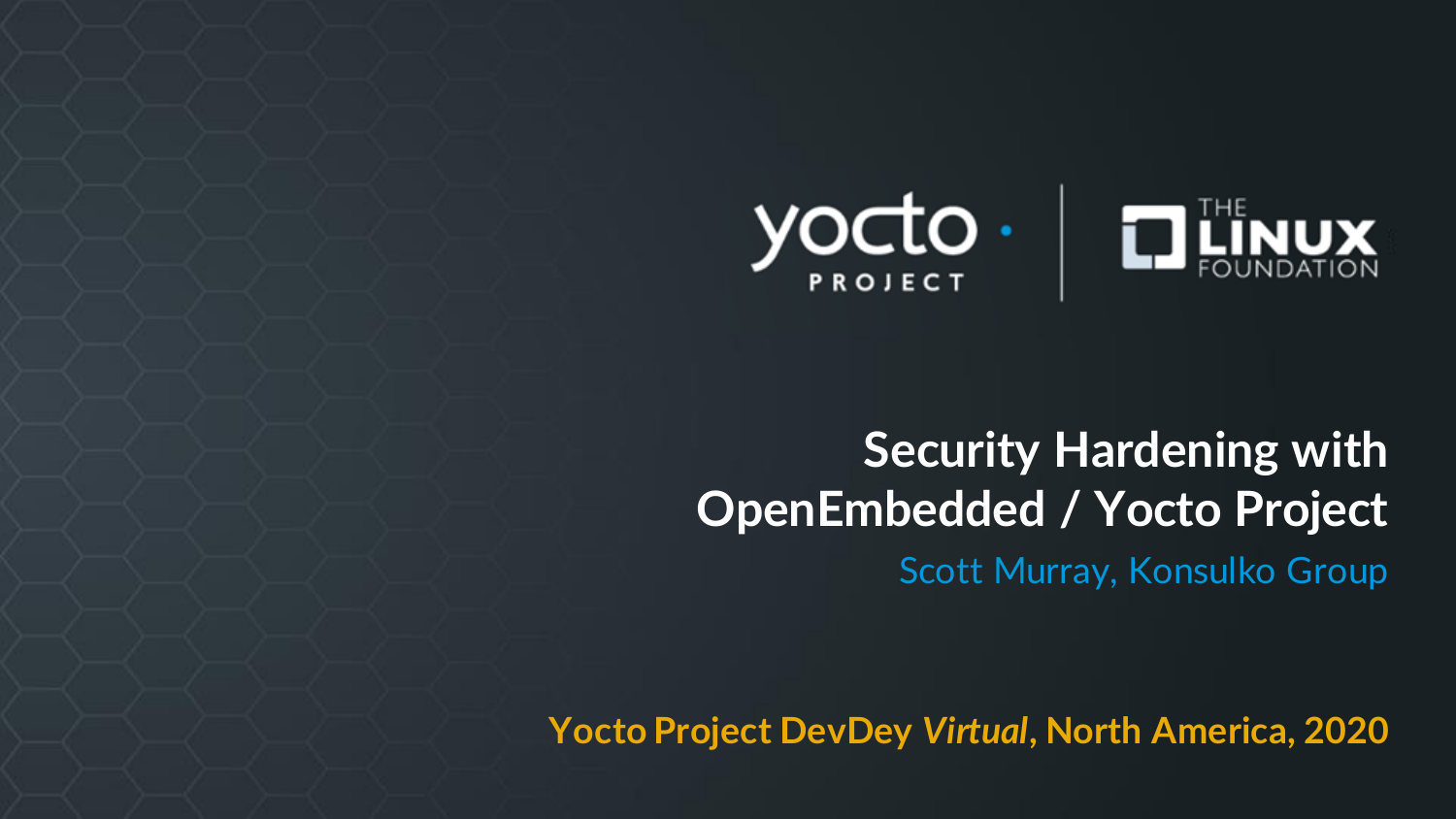## **Agenda**

- **Security Hardening?**
- **Basic hardening with OE/YP**
- **meta-security**
- **meta-selinux**
- **Updater layers**
- **meta-sca**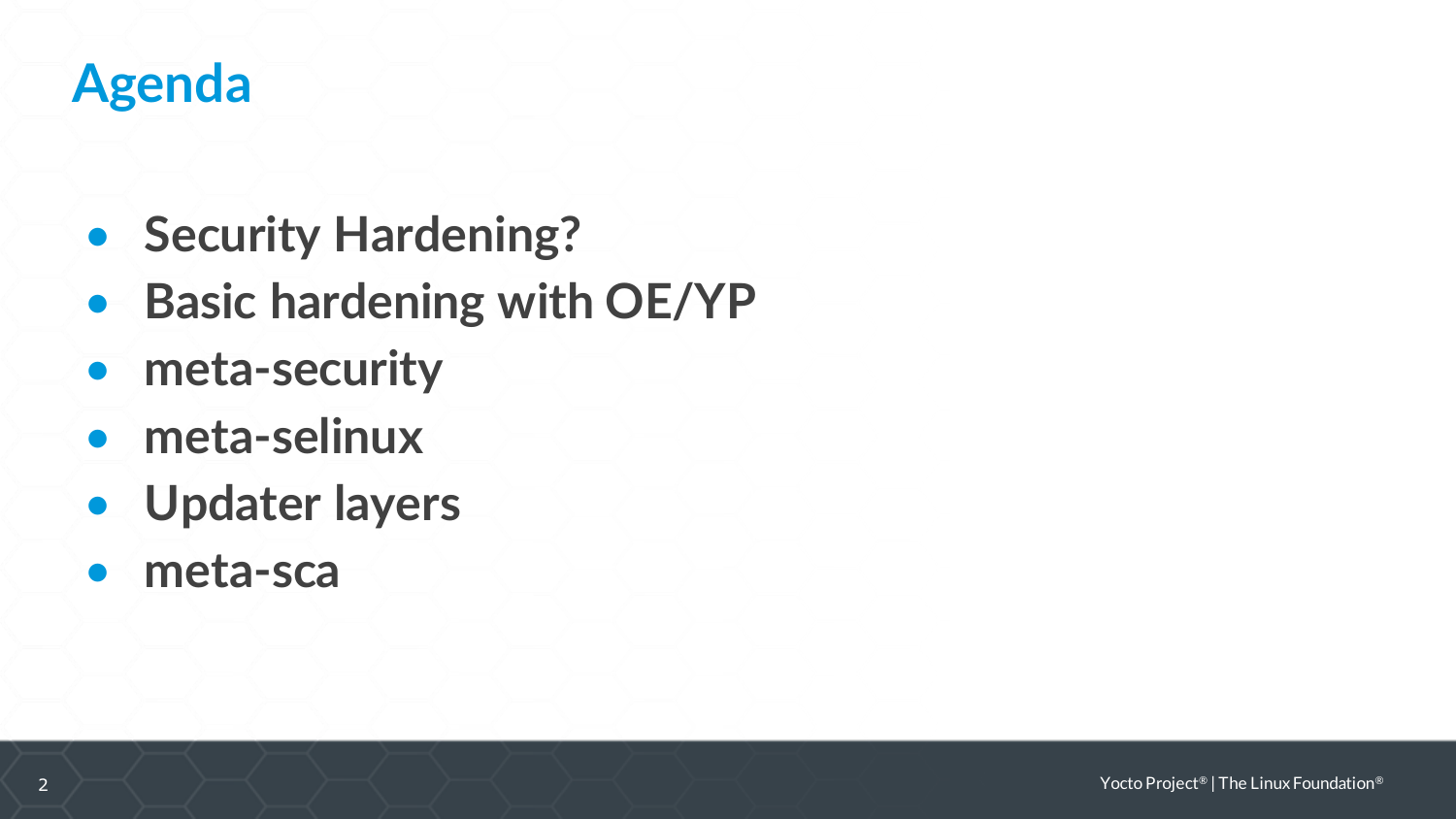#### **Caveats**

- I do not consider myself a security expert
- This presentation was spurred by an interest in seeing what is available in the OE/YP ecosystem, so it is highlevel and is not exhaustive
- Your security requirements will be dependent on product requirements and usecases, intent is to showcase some of the available tools/options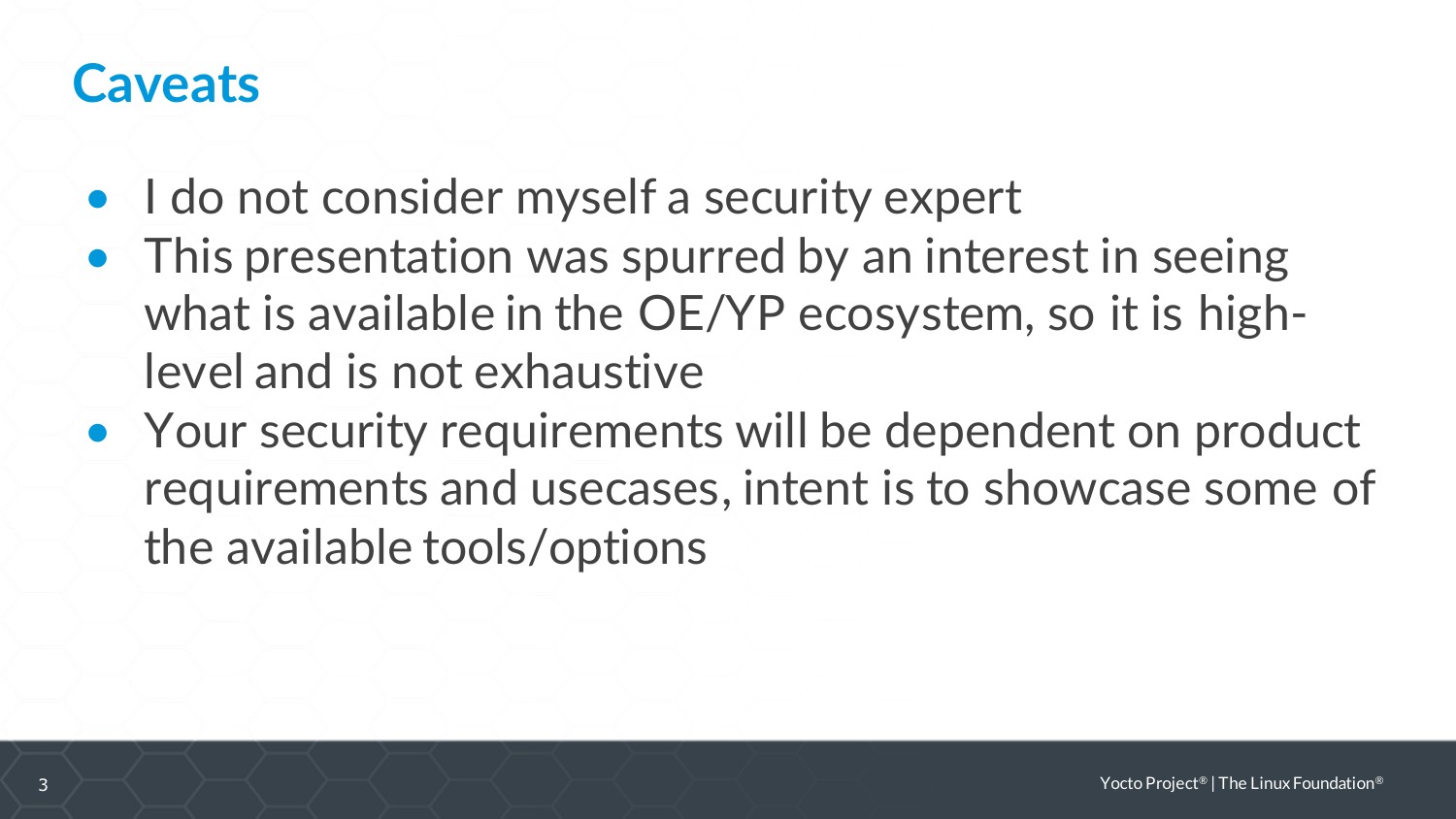## **Security Hardening?**

- Securing a system by reducing its attack surface
- Remove unnecessary software/services, users
- Control network access, e.g. firewall
- Intrusion detection
- Remove/improve default passwords/users
- Updates to remove vulnerabilities
- etc.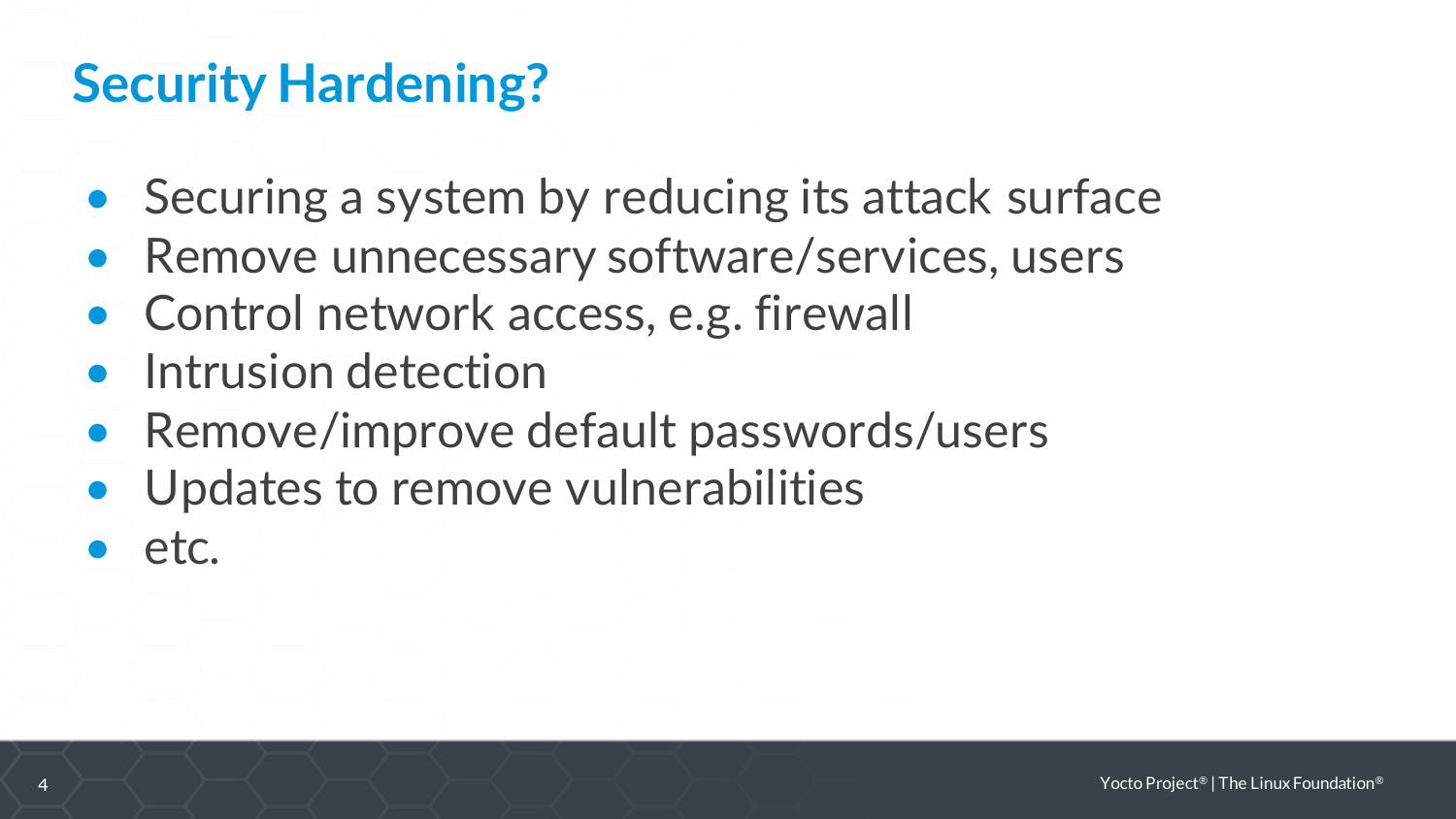## **Why?**

- Everything is becoming Internet connected
	- Internet of Things (IoTs)
- Attackers are becoming more aware of Linux devices
	- Scans of all of IPv4 are a thing, e.g. [shodan.io](https://shodan.io)
	- Customers cannot be relied upon to not attach devices directly to the Internet
	- uPnP may make device services visible unexpectedly
- Attacks may not be direct
	- Using device (mis)behavior as part of a DDoS attack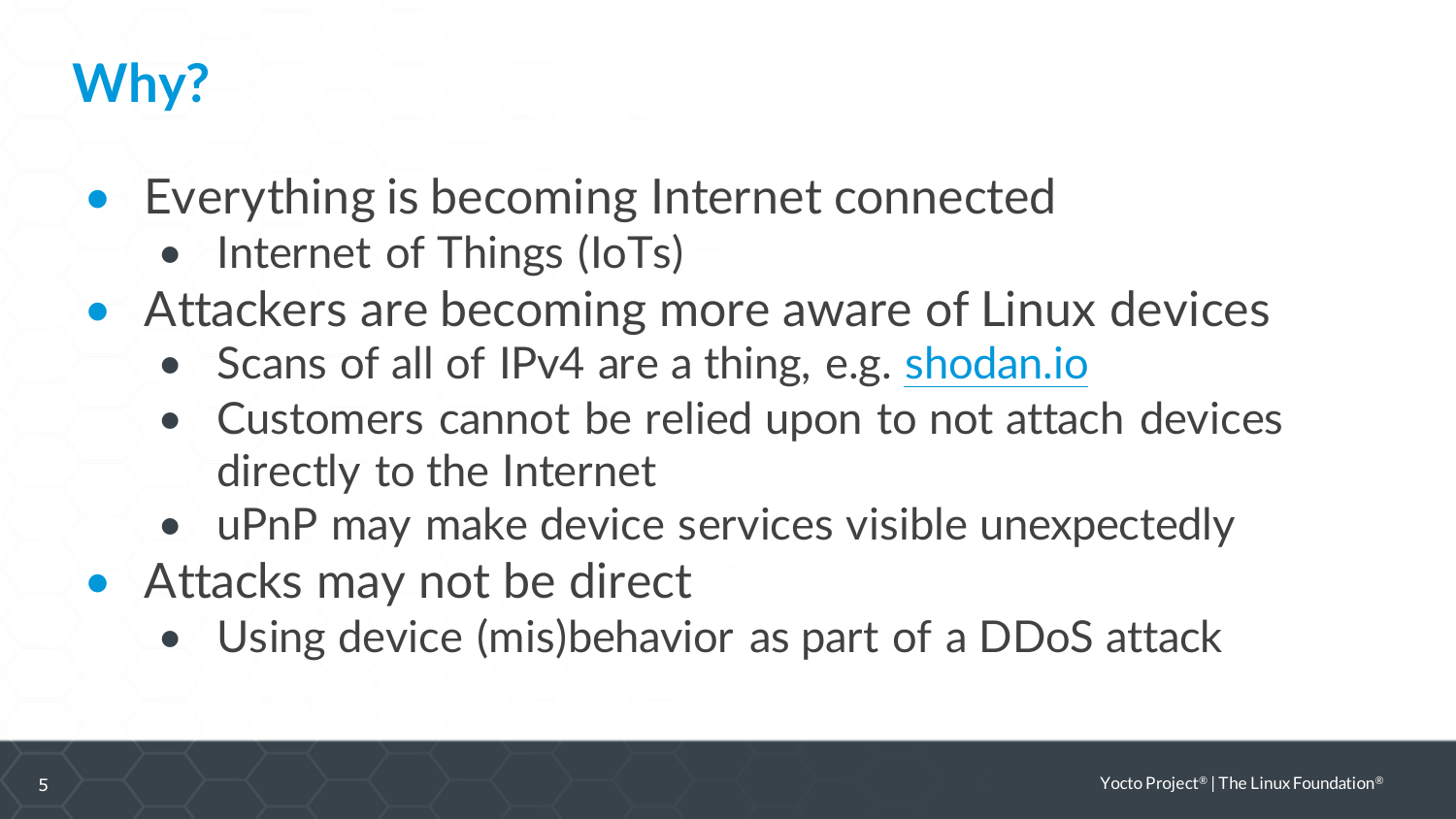# **Why? (continued)**

- Some presentations this week with more detailed discussion
- "Introduction to Embedded Linux Security" Sergio Prado, Embedded Labworks
	- https://ossna2020.sched.com/event/c3XR/introduction-to[embedded-linux-security-sergio-prado-embedded-labworks#](https://ossna2020.sched.com/event/c3XR/introduction-to-embedded-linux-security-sergio-prado-embedded-labworks)
- "IoT Developer's Guide to Building Secure IoT Devices" Yogesh Ojha, Tata Consultancy Services
	- https://ossna2020.sched.com/event/c3Tl/iot-developers-guide[to-building-secure-iot-devices-yogesh-ojha-tata-consultancy](https://ossna2020.sched.com/event/c3Tl/iot-developers-guide-to-building-secure-iot-devices-yogesh-ojha-tata-consultancy-services)services#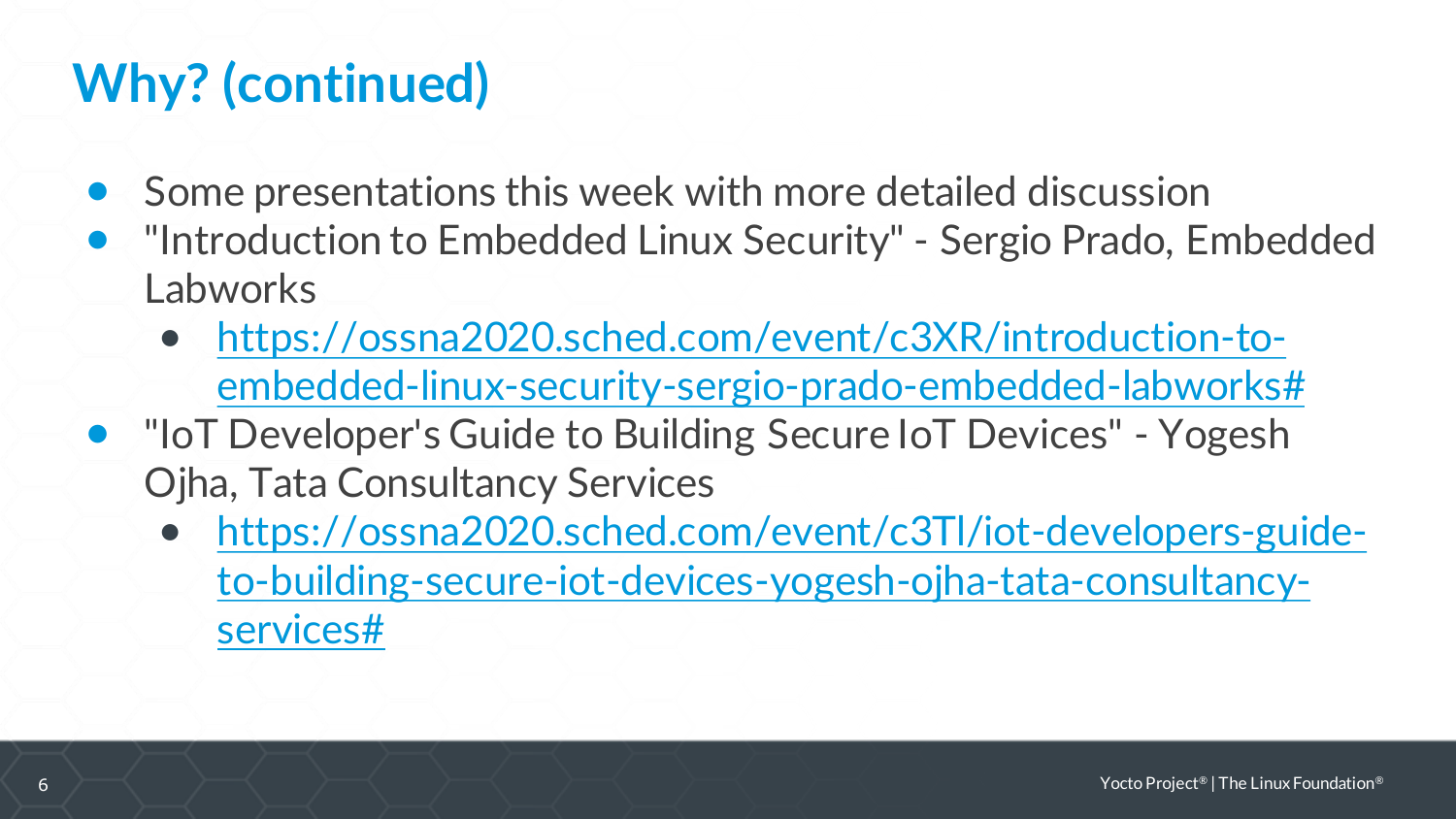## **OWASP IoT Top Ten Vulnerabilities**

- Open Web Application Security Project<sup>®</sup> ([owasp.org\)](https://owasp.org/)
- Internet of Things working group Top Ten vulnerabilities have been surveyed and published every few years
- Top Ten 2018 at:
	- [https://owasp.org/www-pdf-archive/OWASP-IoT-Top-10-](https://owasp.org/www-pdf-archive/OWASP-IoT-Top-10-2018-final.pdf) 2018-final.pdf
- Also do a web application Top Ten that may be useful for evaluation of web-based interfaces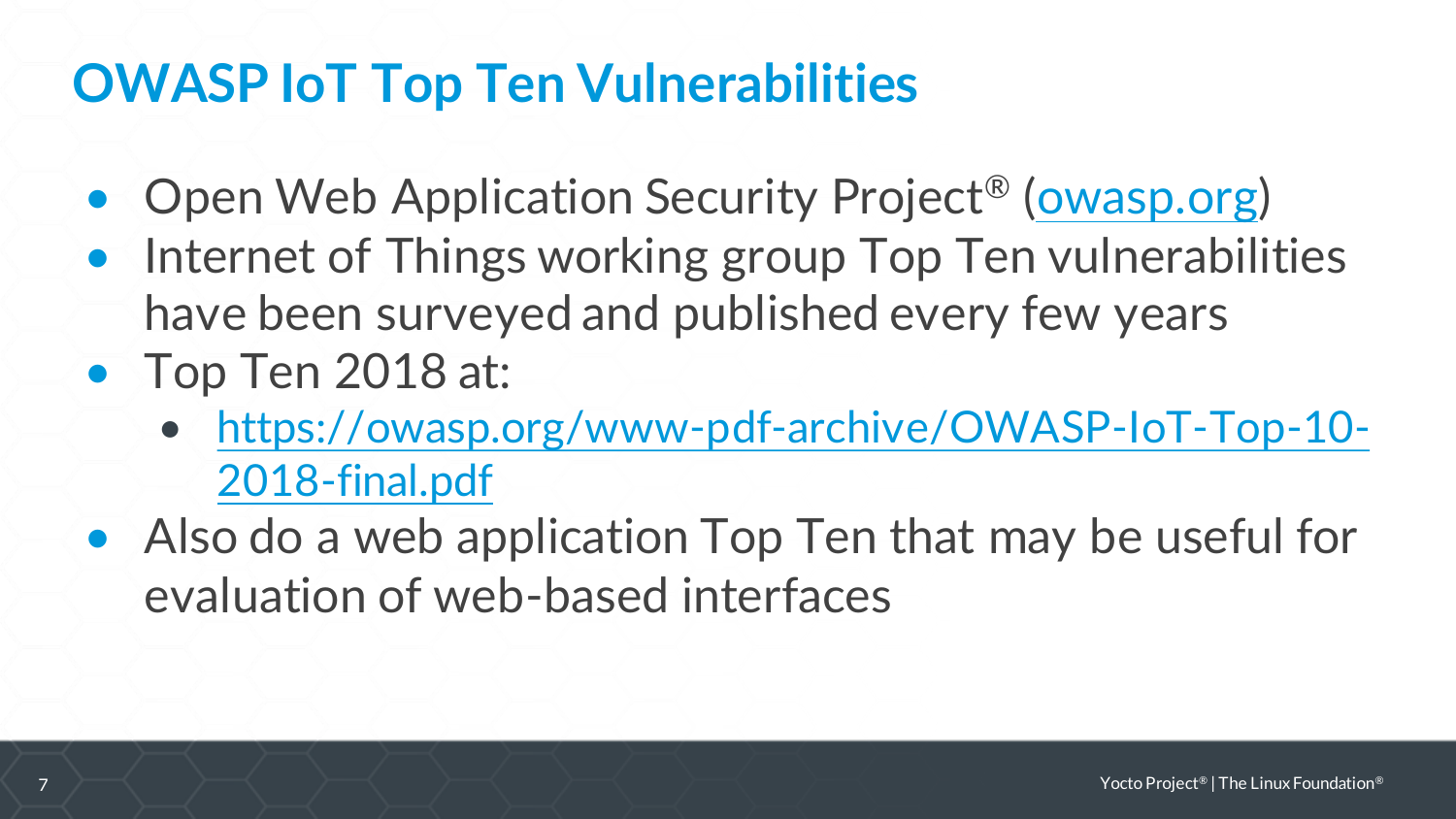## **OWASP IoT Top Ten Vulnerabilities (2018)**

- 1. Weak, Guessable, or Hardcoded Passwords
- 2. Insecure Network Services
- 3. Insecure Ecosystem Interfaces
- 4. Lack of Secure Update Mechanism
- 5. Use of Insecure or Outdated Components
- 6. Insufficient Privacy Protection
- 7. Insecure Data Transfer and Storage
- 8. Lack of Device Management
- 9. Insecure Default Settings
- 10.Lack of Physical Hardening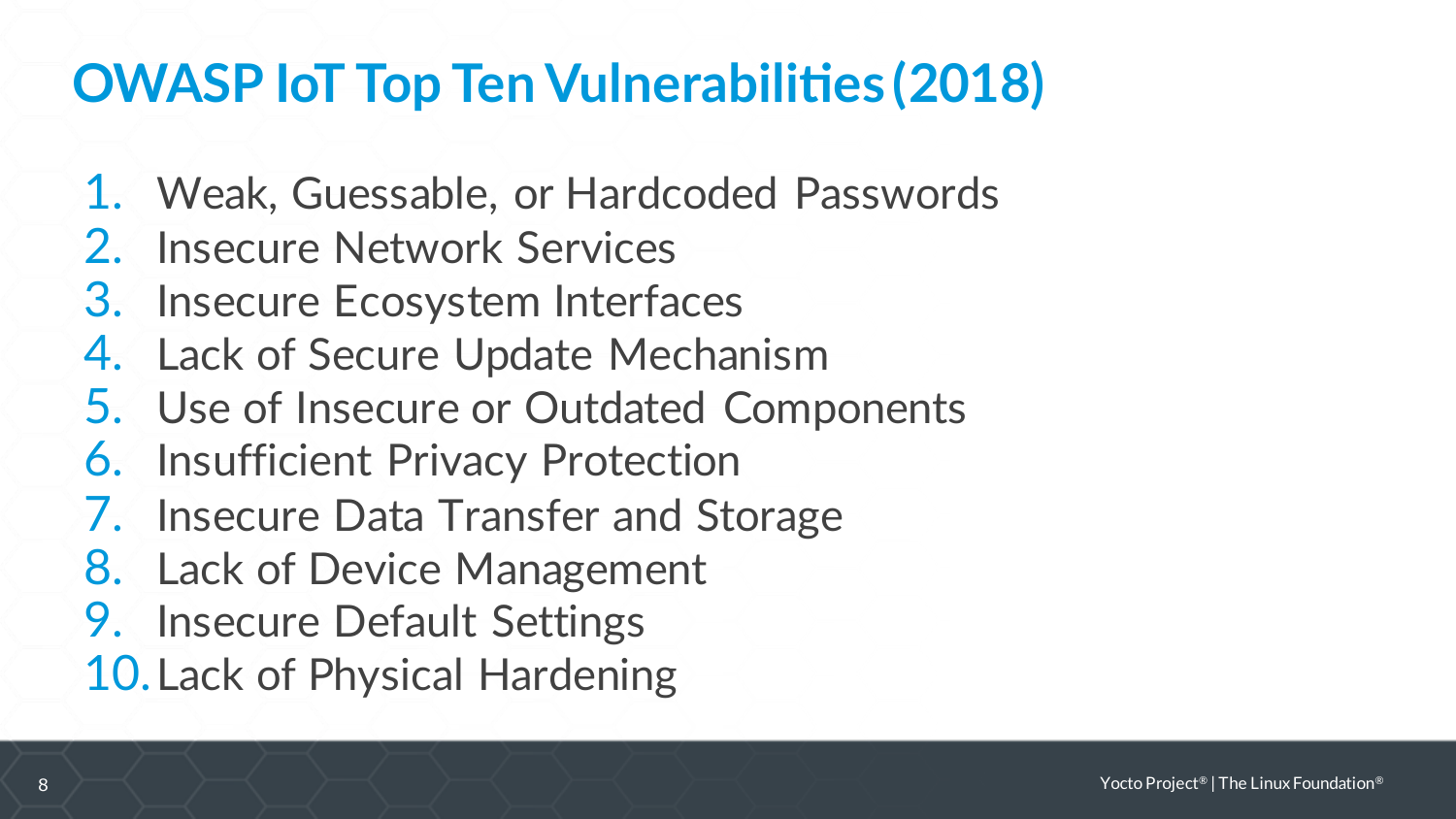## **OE/YP Hardening?**

- Read the Fine Manual
	- https://www.yoctoproject.org/docs/3.1.1/dev[manual/dev-manual.html#making-images-more-secure](https://www.yoctoproject.org/docs/3.1.1/dev-manual/dev-manual.html)
- Provides some useful high-level guidelines
- Has some more detailed guidance around disabling debug features, adding users and passwords, and security related compile flags
- Mentions meta-security and meta-selinux
- Useful, but mostly a starting point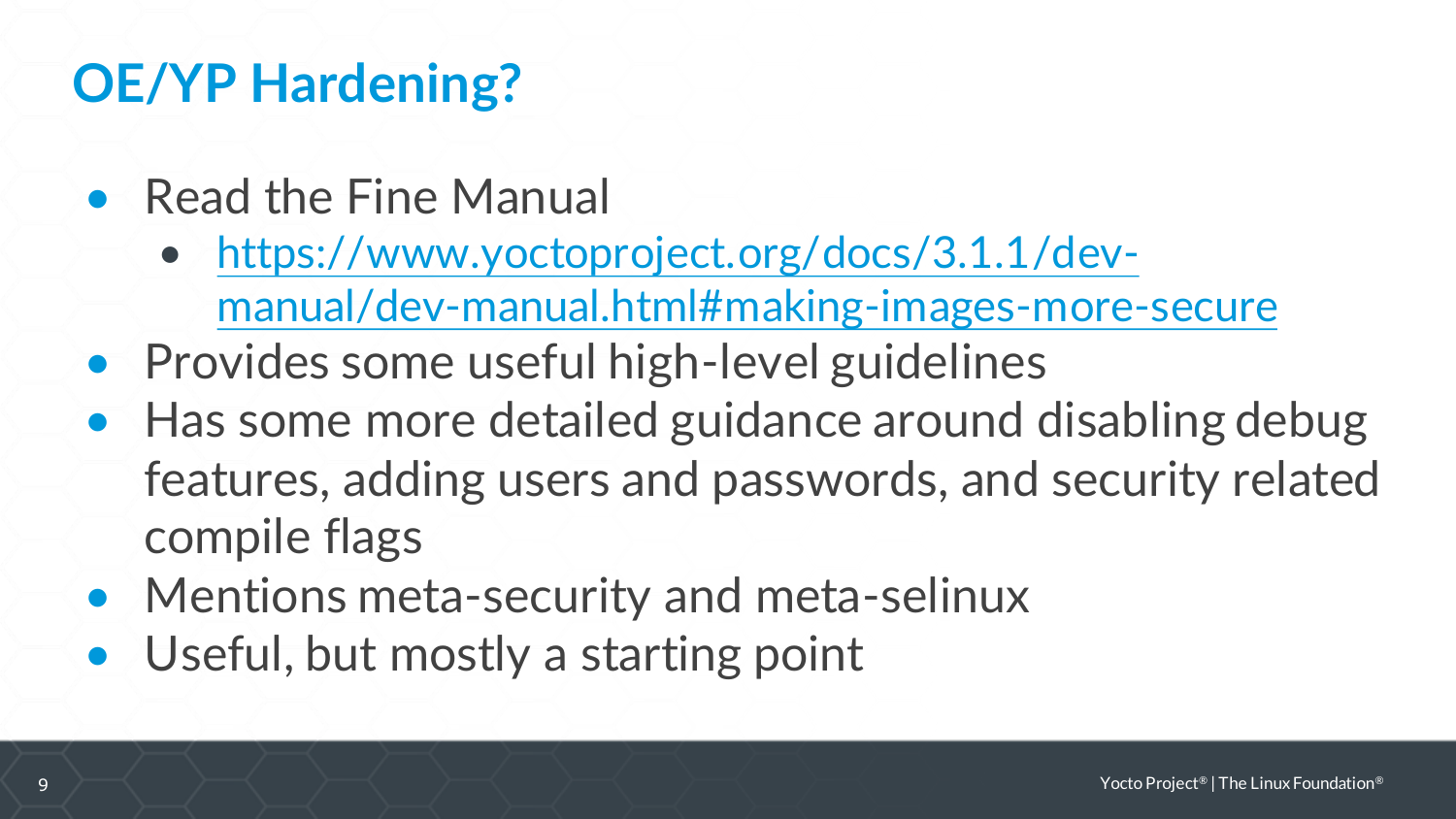## **Expanding on the FM**

- Check image manifest(s) for surprises
- oe-pkgdata-util useful for finding what package files come from
- Check/Prune DISTRO FEATURES
	- If using or basing off of poky, note it includes a lot of things you may not want (e.g. NFS)
- Note that poky includes "debug-tweaks" in IMAGE\_FEATURES by default
	- No root password useful for early testing, but should be removed or explicitly added only to debug/dev builds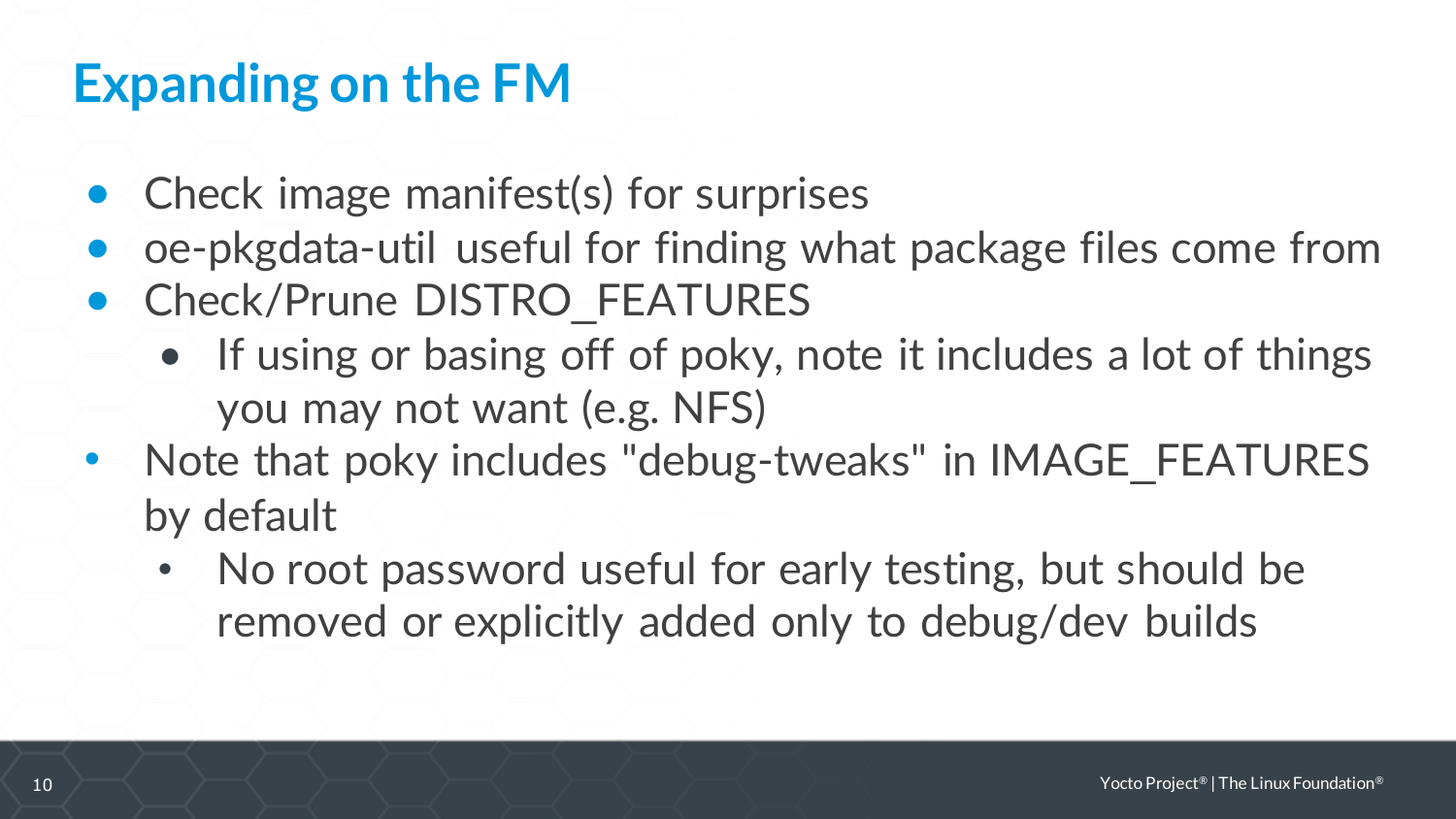## **Expanding on the FM (2)**

- Review kernel configuration
	- Security options, but also things like hardware RNG, architecture specific address space randomization
	- Some more ideas

in <https://www.whonix.org/wiki/Hardened-kernel>

- Make sure CONFIG\_DEVMEM is disabled if at all possible
	- Typically used to access device registers as a workaround
	- Somewhat better now with default values of STRICT\_DEVMEM and IO\_STRICT\_DEVMEM, but using/fixing drivers and disabling is safer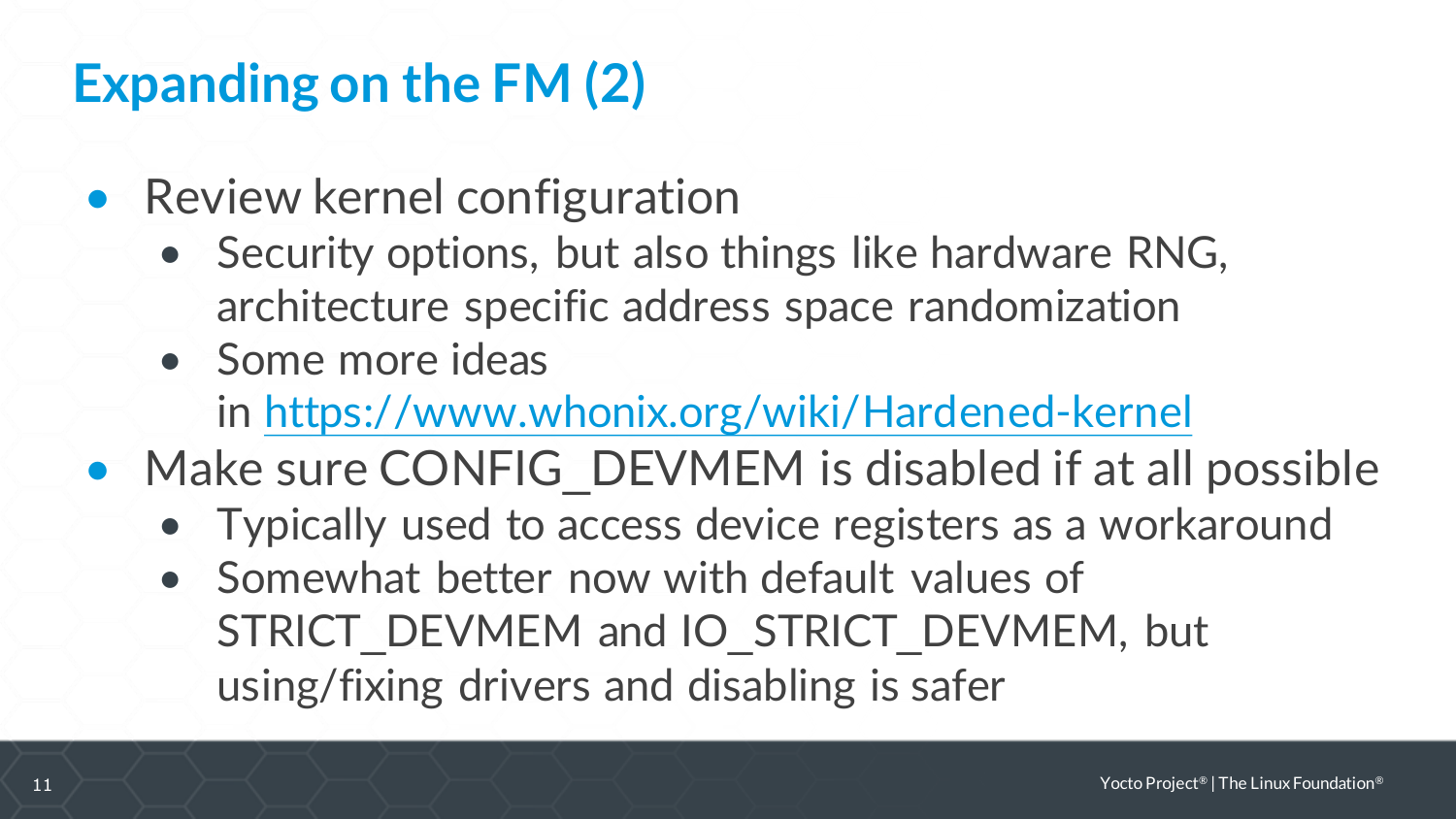## **Expanding on the FM (3)**

- It's common for BSP layers to not enable desired features...
	- e.g. cgroup, namespace, netfilter, BPF support
	- These become more visible when using systemd or container runtimes
- ...and to enable a lot of things you do not need
	- Usually err on the side of enabling a lot of driver subsystems and drivers
	- May enable DEBUG options that are problematic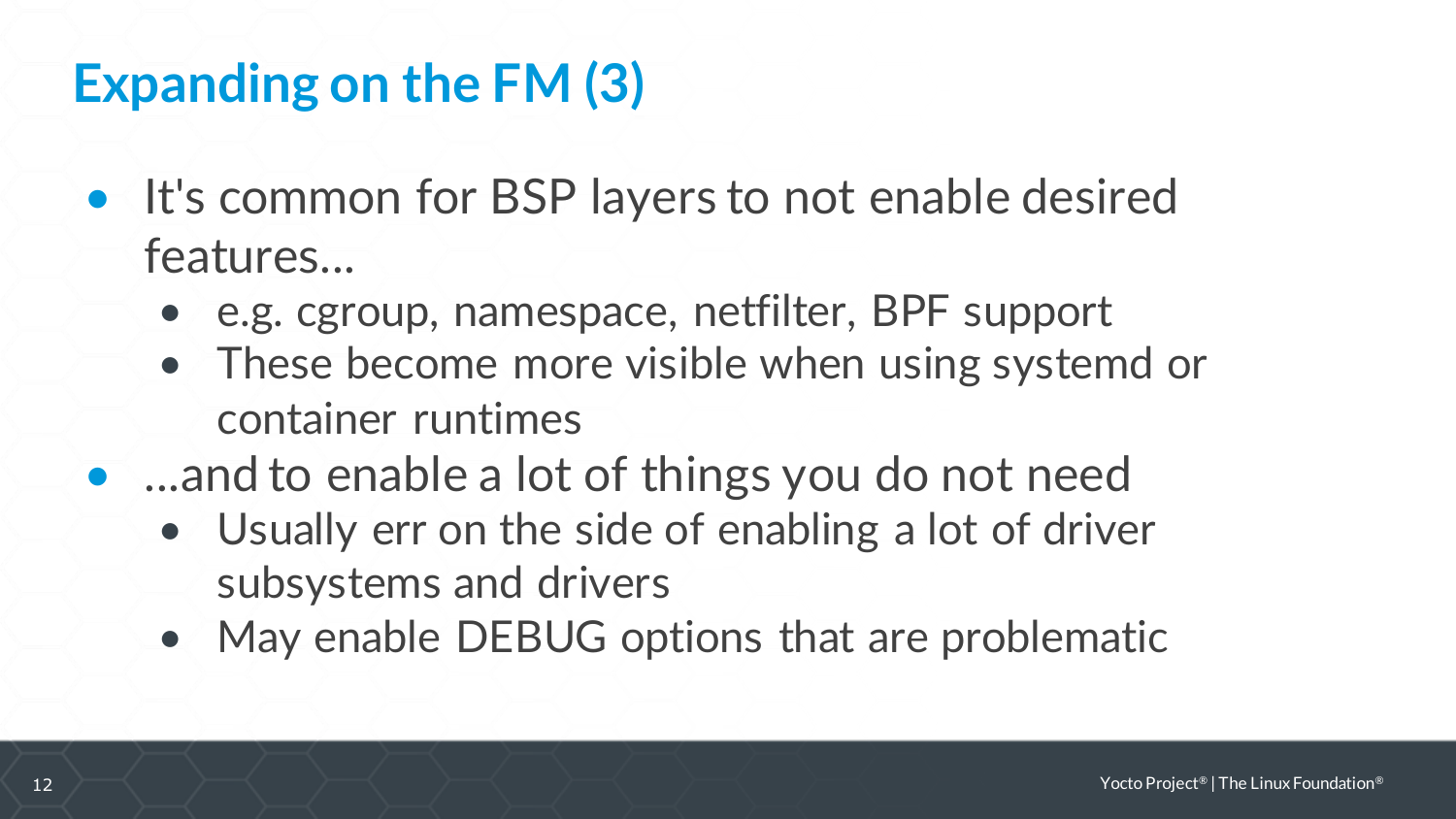## **Expanding on the FM (4)**

- User and password management beyond the probably undesirable baking in of fixed root/admin passwords is going to take local development
	- Tooling/examples for schemes like generating devicespecific passwords would probably be helpful (pointers welcome!)
- passwdqc library and PAM module for password strength checking in meta-oe may be useful for vetting user provided passwords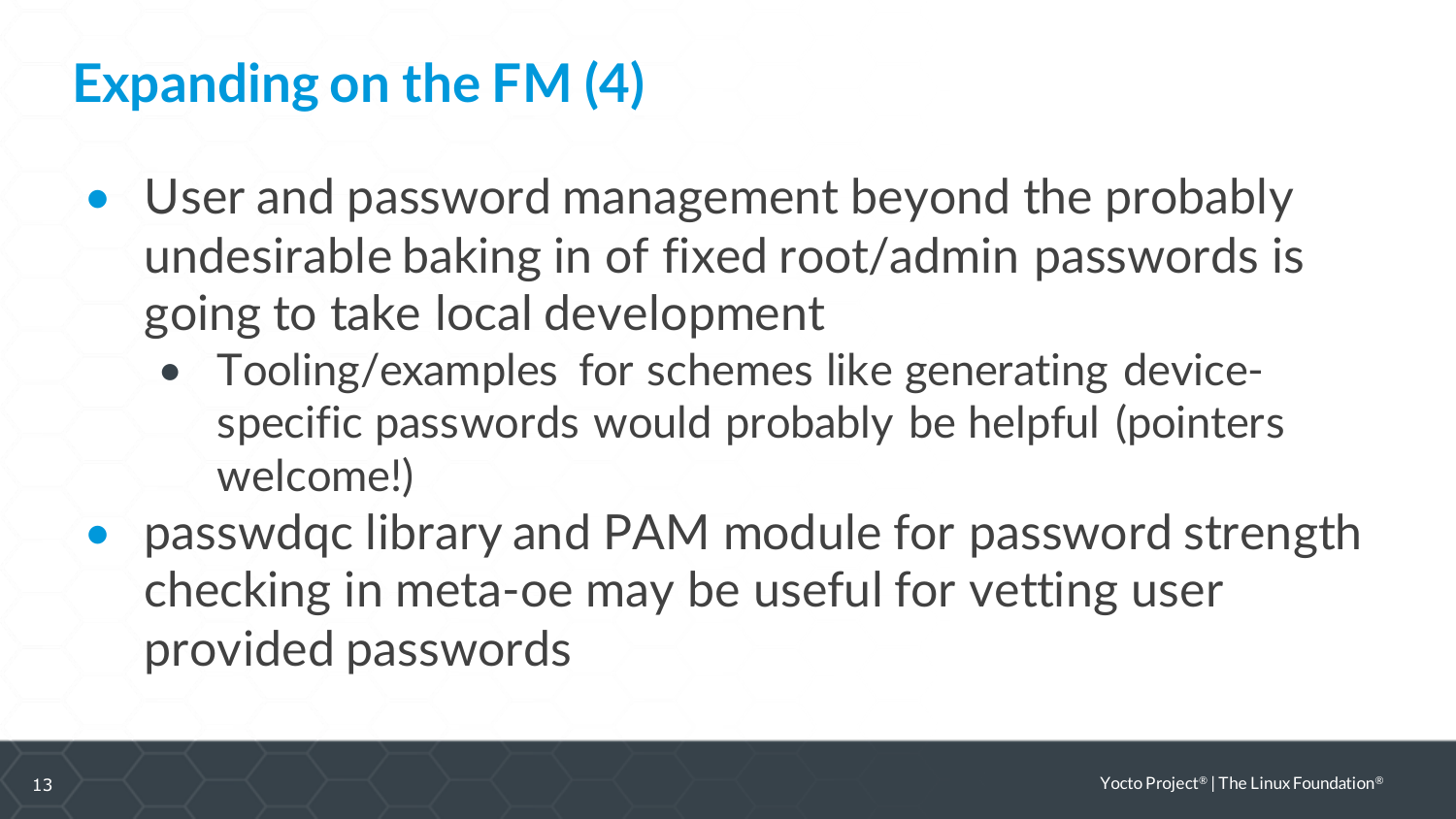## **Expanding on the FM (5)**

- ROOTFS READ ONLY feature is worth considering
	- Increase difficulty for attackers
	- Seconday benefit of also being useful for implementing reset to factory default schemes
- May require development effort
	- Locally developed applications, or packages from outside oe-core may not work out of the box
	- Combining with MAC schemes such as SELinux will require some work (as labelling is done on boot)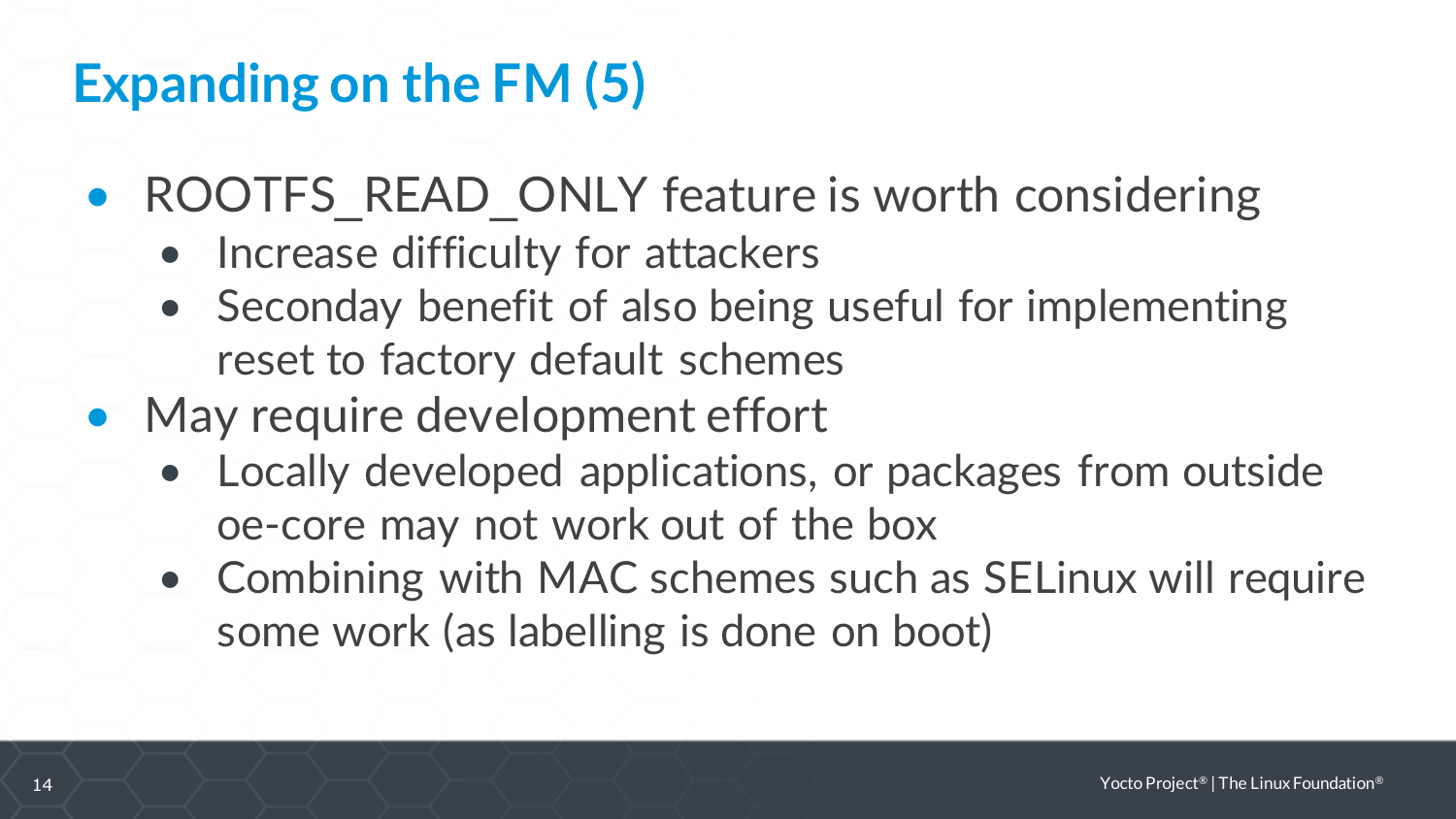## **Expanding on the FM (6)**

- cve-check class can be used to check packages or images for known CVEs
- See meta/classes/cve-check.bbclass
- Uses NVD CVE database, results are data dependent and may not be complete
- You will likely need to process the output if using it as input for your own maintenance or LTS
	- There are CVEs for some packages that are not whitelisted that need to be handled
- SRTool [\(https://wiki.yoctoproject.org/wiki/SRTool](https://wiki.yoctoproject.org/wiki/SRTool_User_Page)\_User\_Page) may be useful if you need to set up an issue tracker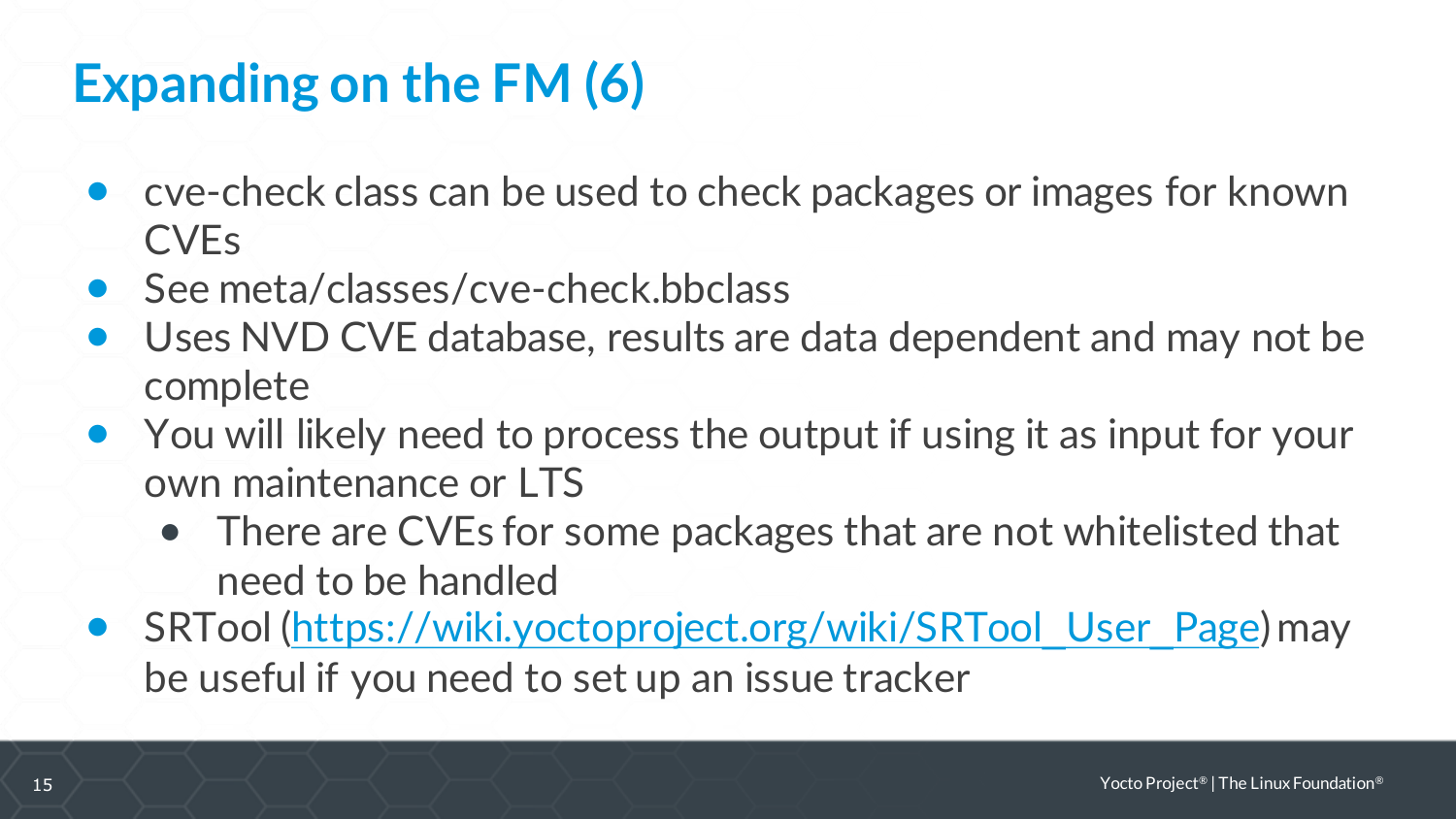#### **meta-security**

- Bit of a Swiss Army knife or toolbox layer
- Maintained by Armin Kuster
- Recipes for packages related to:
	- Support Libraries
	- Security compliance
	- Secure boot
	- Integrity/Attestation
	- Intrusion detection
	- Runtime security scanners
	- Mandatory Access Control (MAC)
- docs/overview.txt describes some packages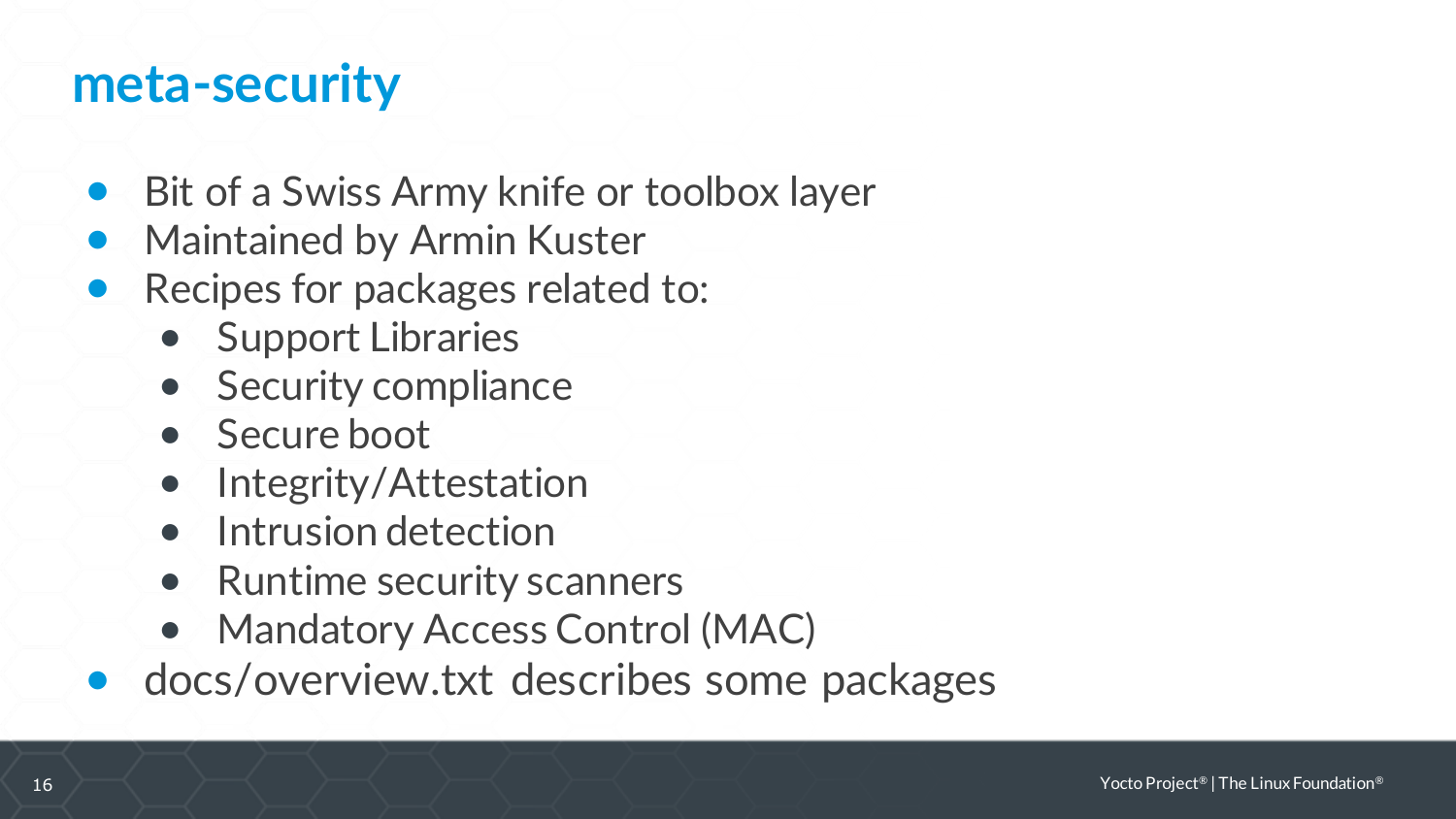### **meta-security – Support Libraries**

- libseccomp [\(https://github.com/seccomp/libseccomp](https://github.com/seccomp/libseccomp))
	- Provides access to the kernel's syscall filtering mechanism
	- Highly recommended for enabling better sandboxing with systemd and container runtimes
	- Need to add "seccomp" to PACKAGECONFIG for e.g. systemd, runc, etc.
- google-authenticator-libpam
	- PAM module for MFA with Google authenticator
- libdhash, libmhash, libmspack
	- Potentially useful hashing and compression libraries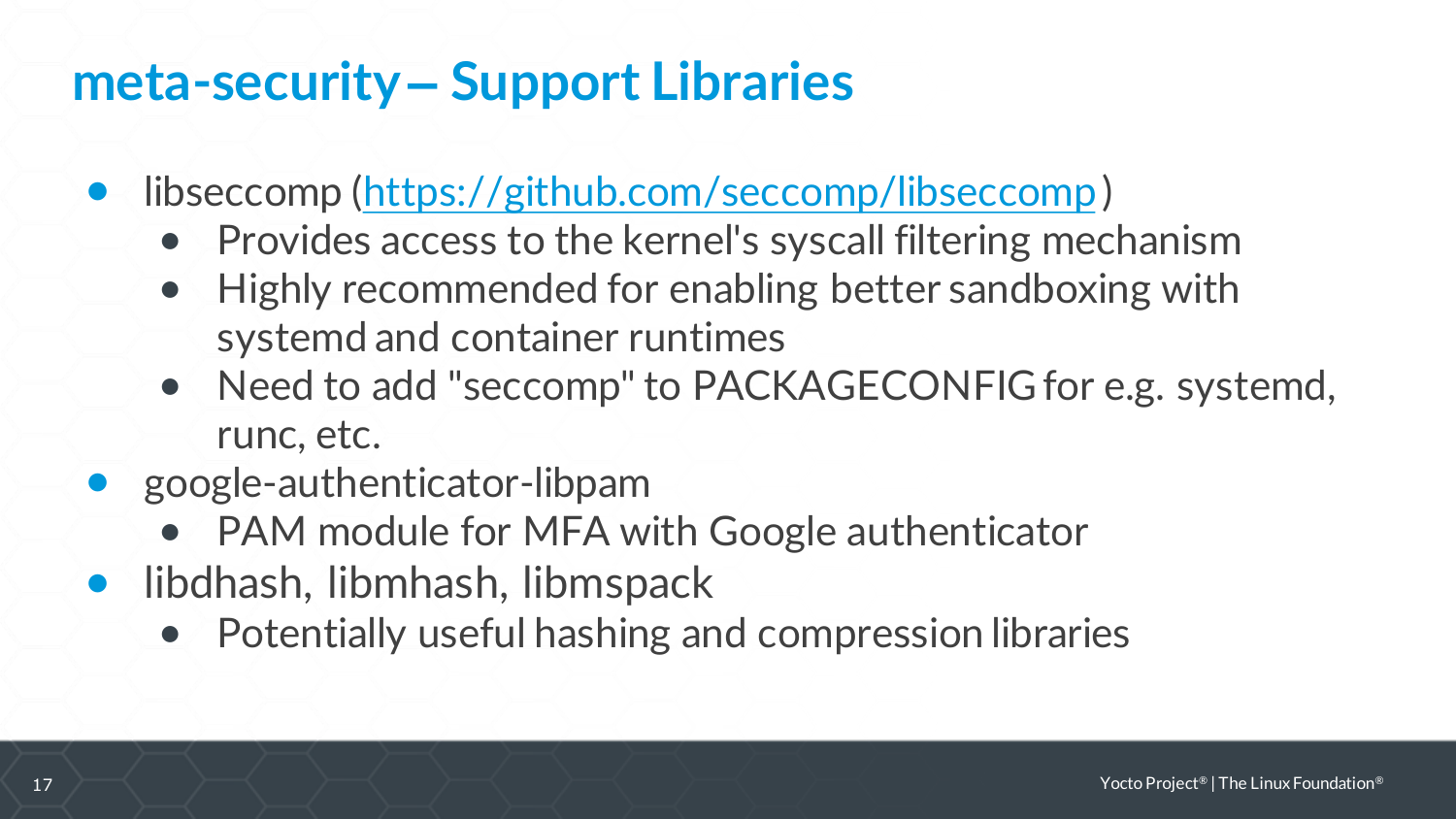#### **meta-security – Compliance**

- Recipes in meta-security-compliance layer
- Lynis ([https://cisofy.com/lynis\)](https://cisofy.com/lynis) runtime system auditor
- OpenSCAP [\(https://www.open-scap.org\)](https://www.open-scap.org)
	- Implementation of Security Content Automation Protocol
	- In simple terms, a specification of standardized naming for interaction with tools and databases
	- oscap and oscap-daemon tools for checking NIST or other databases for vulnerabilities
- These seem likely to be overkill in a lot of embedded usecases
	- But perhaps still useful in a QA role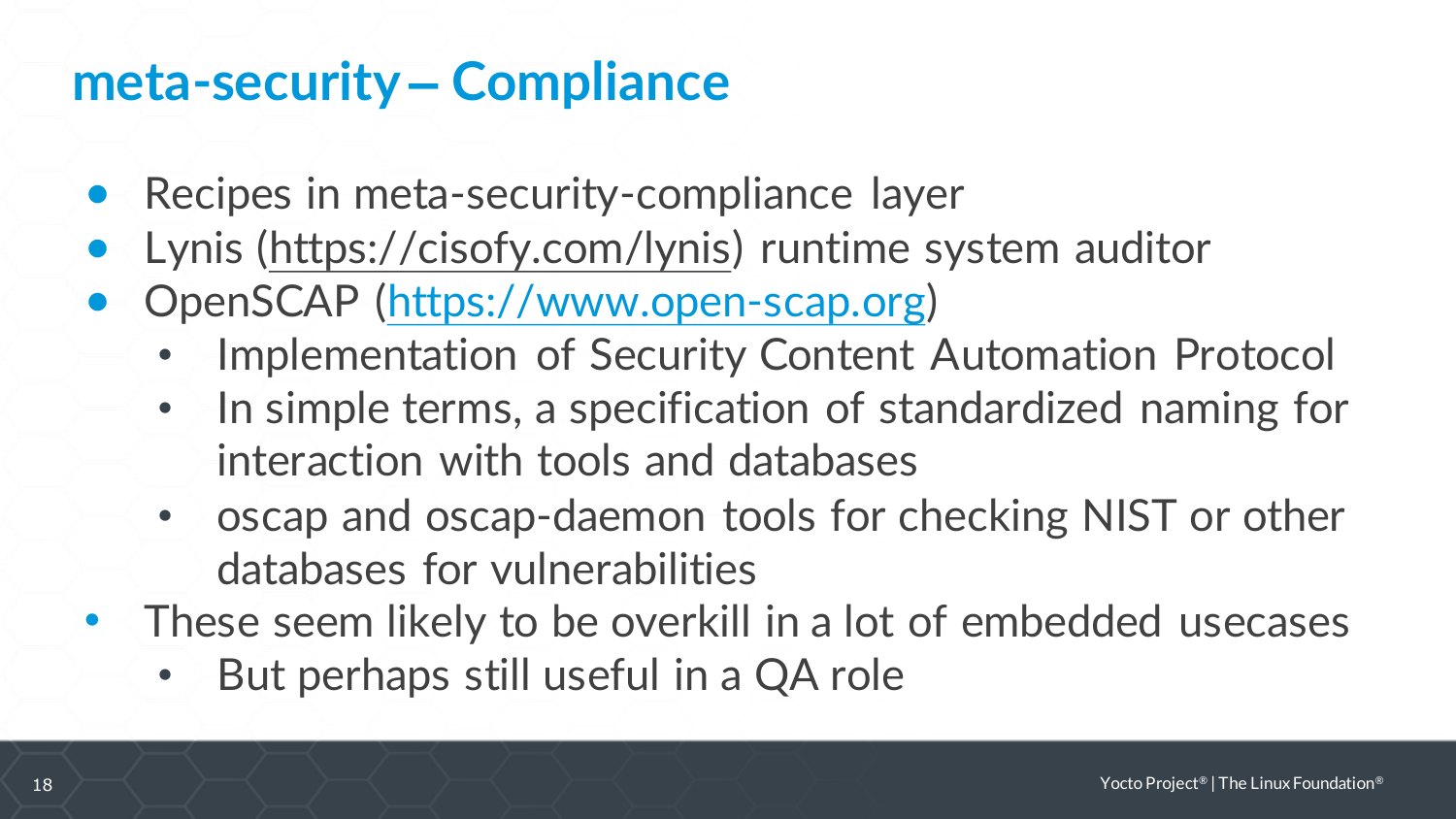## **meta-security – Secure Boot/Integrity**

- Trusted Platform Module (TPM) recipes in meta-tpm
	- [https://en.wikipedia.org/wiki/Trusted](https://en.wikipedia.org/wiki/Trusted_Platform_Module) Platform Module
- TPM 1.x and TPM 2.0 tools
- Kernel configuration for linux-yocto driven by "tpm" and "tpm2" MACHINE\_FEATURES
- Sample images that use TPM or TPM2
- Provides a starting point
	- Using for runtime integrity checking, key storage, etc., will require custom development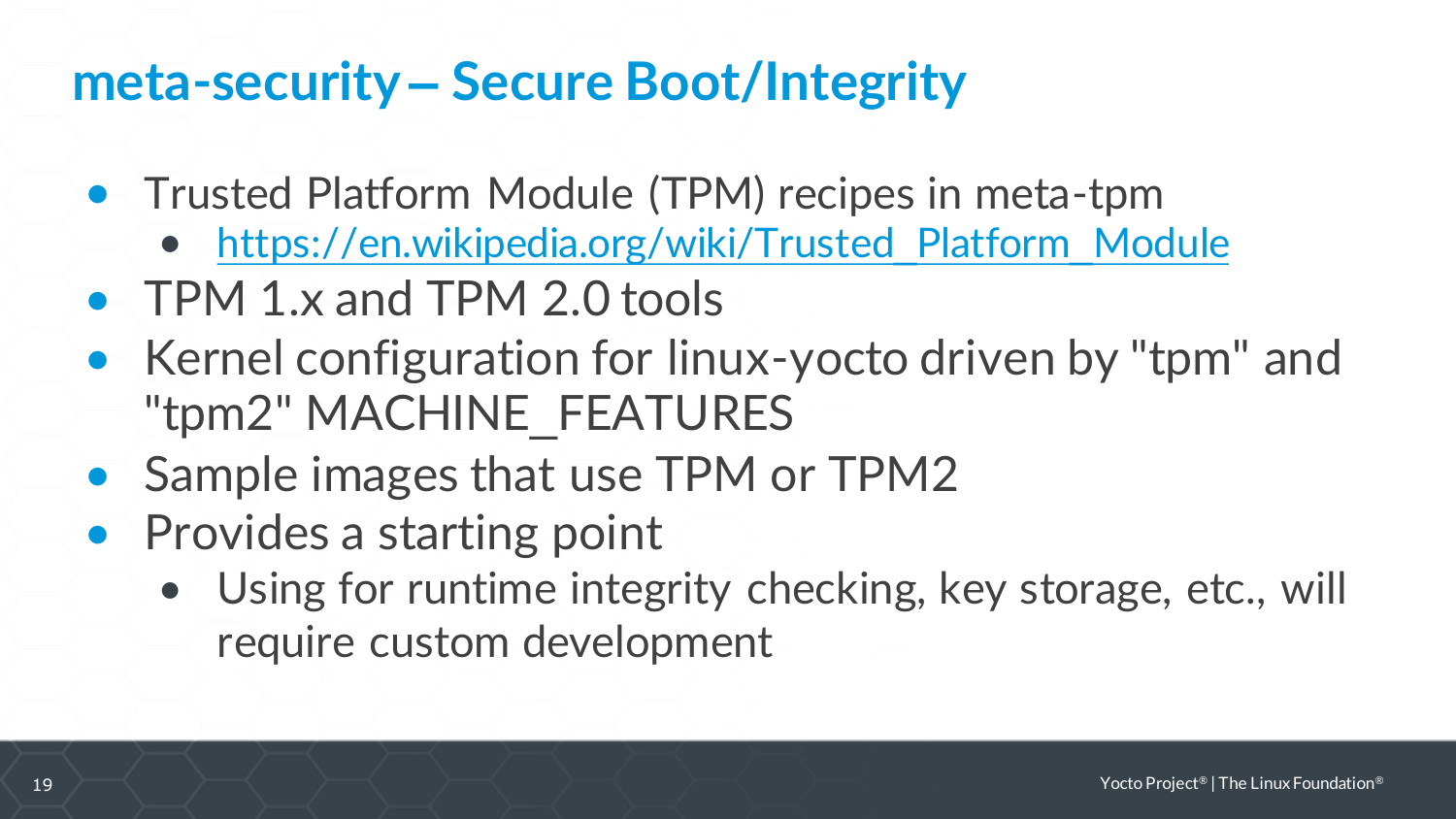## **meta-security – Secure Boot/Integrity (2)**

- Note that support for secure boot on ARM SoCs is typically vendor specific and is hopefully available via the vendor BSP layer
- The commonly used trusted firmware [\(https://www.trustedfirmware.org\)](https://www.trustedfirmware.org) component (TF-A) has tended to have recipes for forked versions in vendor BSP layers, but rationalization on a recipe in the new meta-arm layer is in progress
- Setting up things like key storage and image encryption will typically take custom integration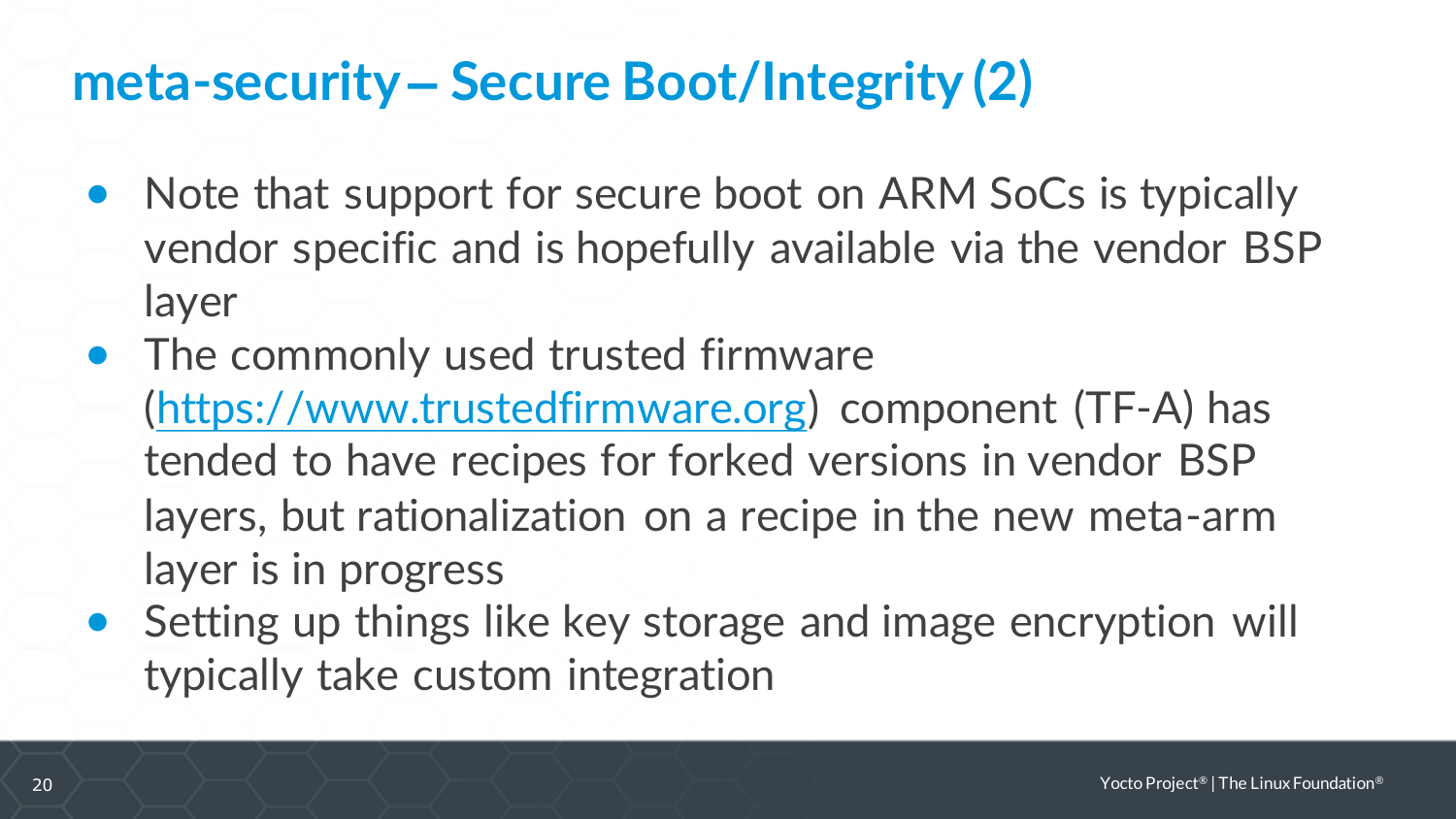## **meta-security – Secure Boot/Integrity (3)**

- Integrity Measurement Architecture (IMA) and Extended Verification Module (EVM) recipes in meta-integrity
	- <https://sourceforge.net/p/linux-ima/wiki/Home/>
	- Extends secure ("measured") boot up into userspace
	- Appraisal support for doing runtime remote attestation
	- Can be unwieldy to implement in practice
- Tool and sample image recipes
- See meta-integrity layer in [https://github.com/jiazhang0/m](https://github.com/jiazhang0/meta-secure-core)etasecure-core [for an alternate implemententation](https://github.com/jiazhang0/meta-secure-core)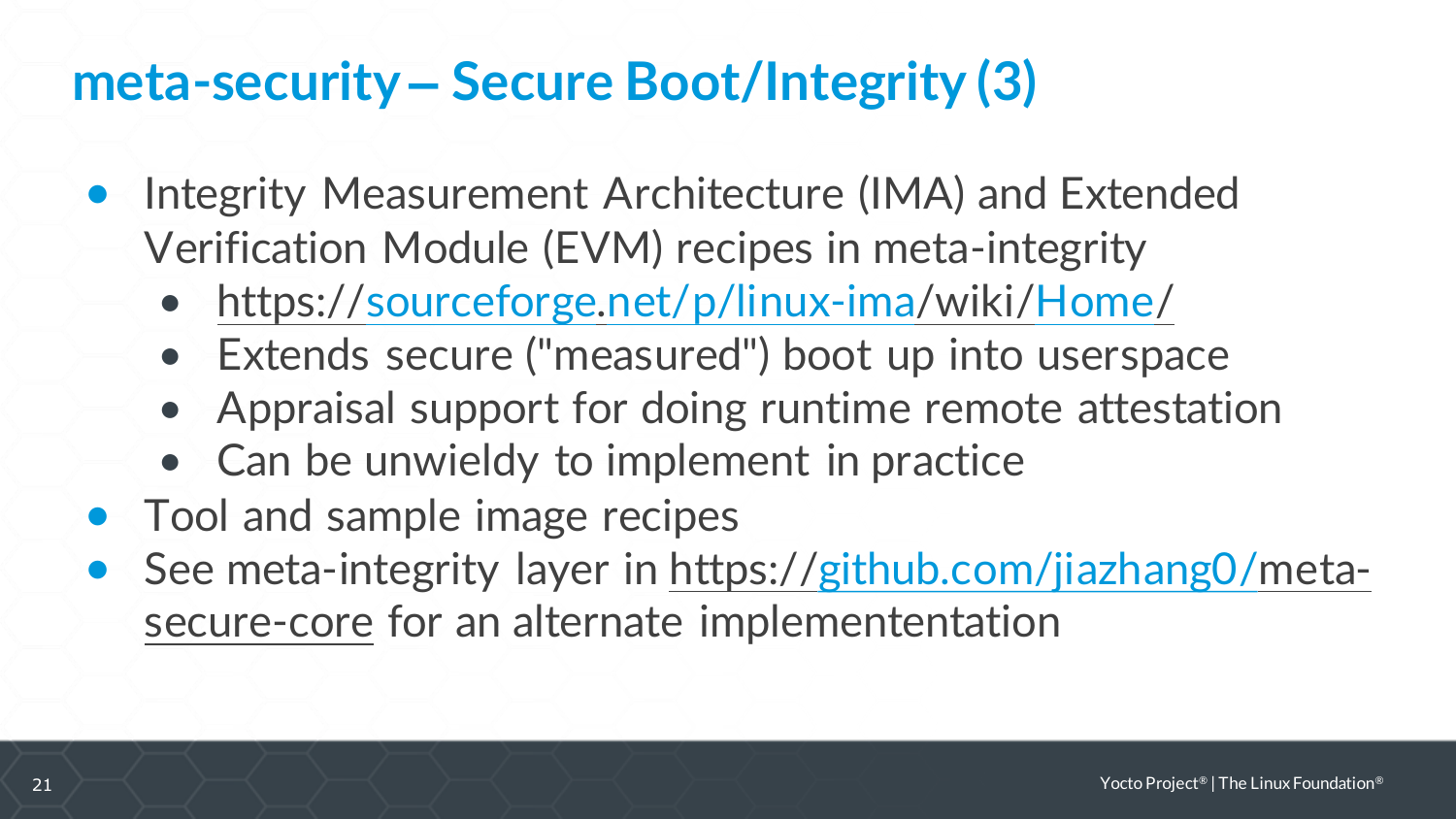## **meta-security – Secure Boot/Integrity (4)**

- Support for dm-verity recently added
- Integrity measurement at block device block level
	- Simpler to implement than the file-oriented approach of IMA
- Originally developed for Android
	- <https://source.android.com/security/verifiedboot/dm-verity>
- Class for generating image with hash information
- Sample configuration for building and testing on BeagleBone **Black**
- Integration with platform secure boot mechanism requires development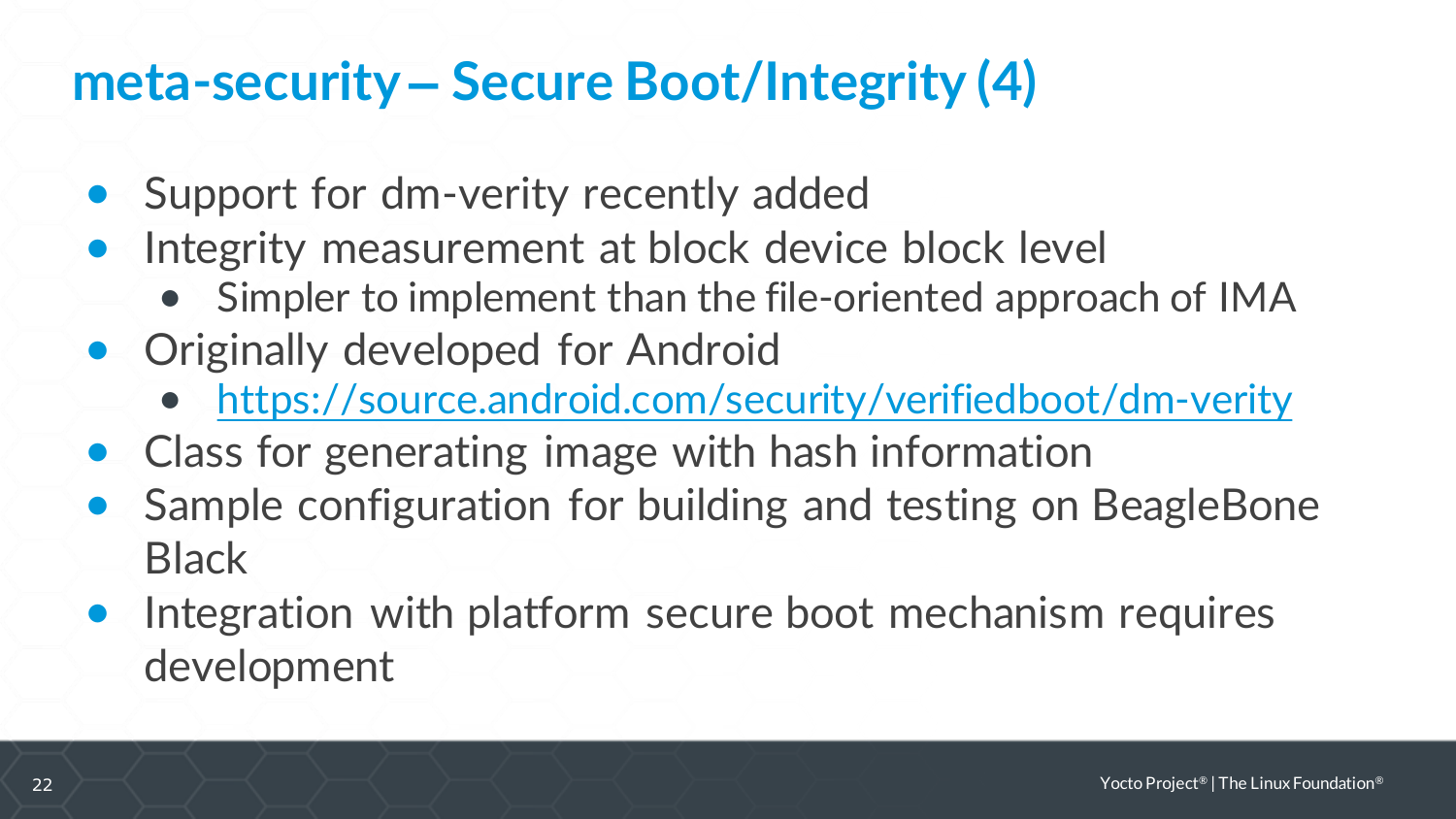## **meta-security – Intrusion Detection**

- Samhain
	- [http://www.la-samhna.de/samhain](http://www.la-samhna.de/samhain/)
	- Highly configurable filesystem scanning, rootkit detection, etc.
- Suricata
	- [https://suricata-ids.org](https://suricata-ids.org/)
	- Network intrustion detection via traffic inspection
- **•** Tripwire
	- <https://github.com/Tripwire/tripwire-open-source>
	- Filesystem scanning
	- Widely used due to long history (created in 2000)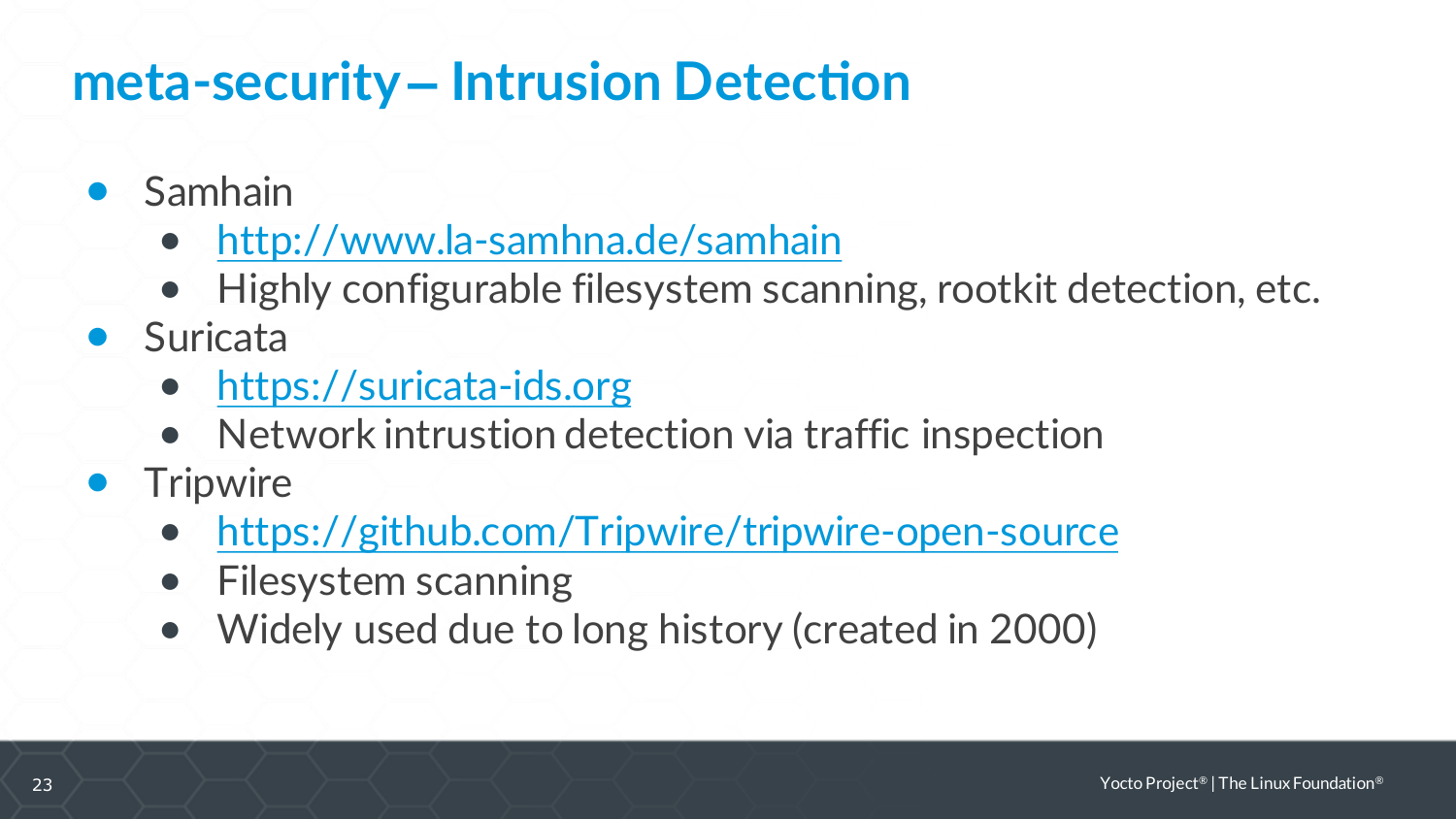#### **meta-security – Runtime Scanners**

- Collection of scanners that are more configuration checking than intrusion detectors
- buck-security
	- Collection of configuration and filesystem checks
	- Project seems dead since 2013, Lynis is likely a better choice
- checksec, checksecurity
	- Simple configuration checkers, potentially more useful for QA than production use
- chkrootkit
	- Root kit detector, releases are somewhat sporadic so potential benefit would need to be evaluated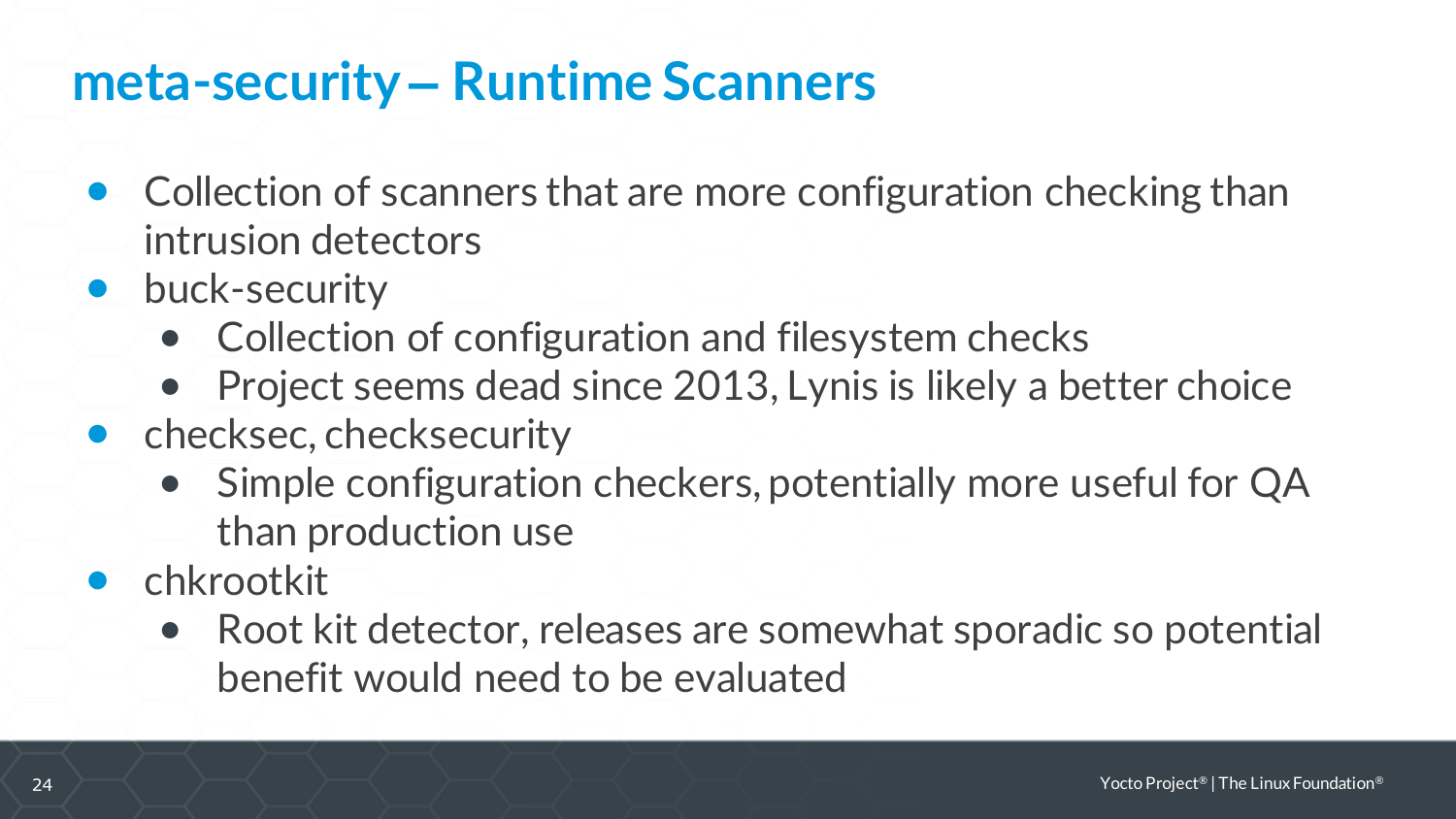### **meta-security – Runtime Scanners (2)**

- Bastille ([https://sourceforge.net/projects/bastille-linux\)](https://sourceforge.net/projects/bastille-linux)
	- Hardening and reporting/auditing tool
	- Support is only for an informational reporting mode as opposed to the further ability to e.g. disable services on other distributions
	- Upstream development seems to have stopped in 2016, some evaluation would be required as to current usefulness...
	- Similarly to Lynis or OpenSCAP, some consideration required as to usefulness in a production image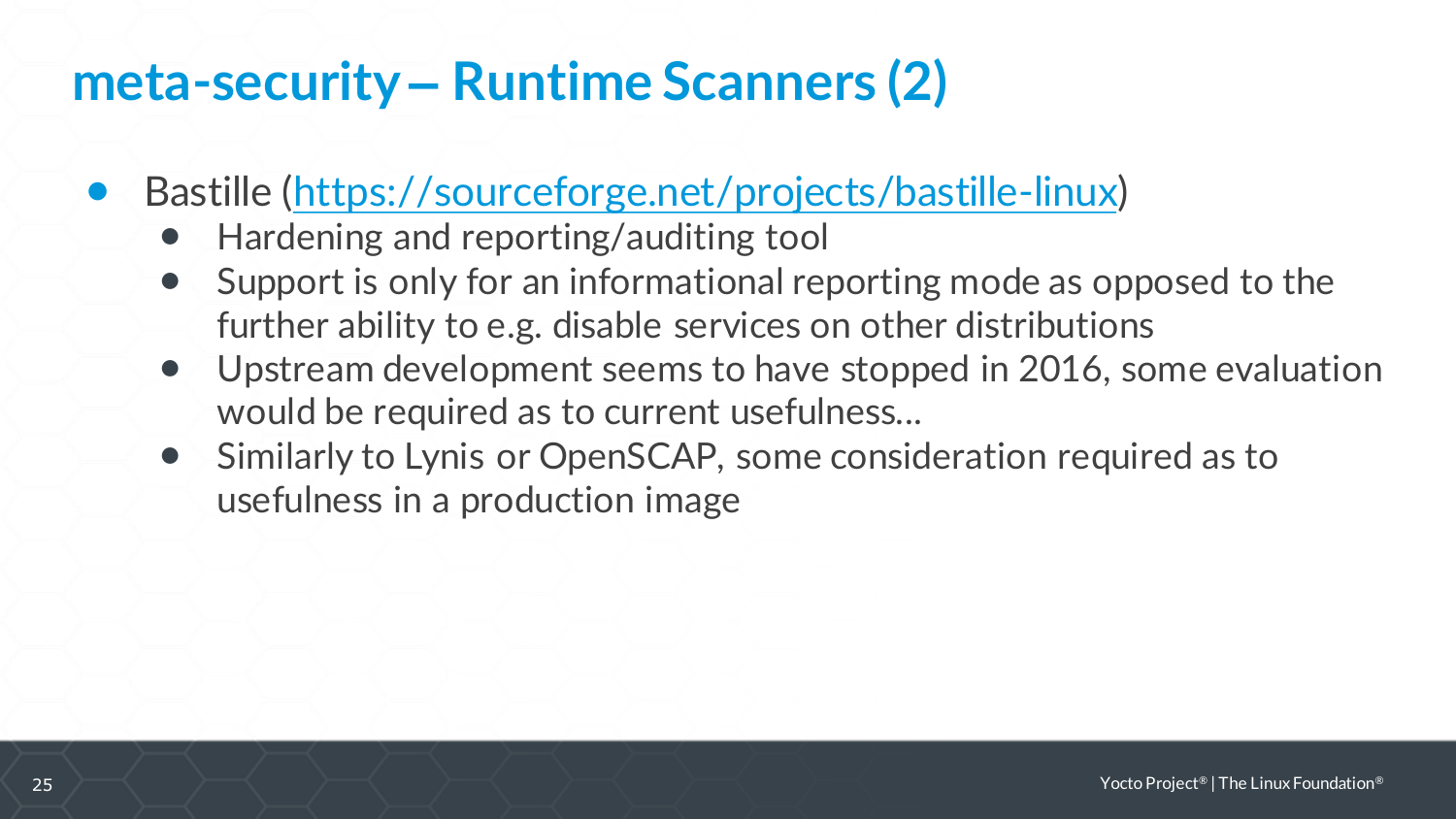#### **meta-security – MAC**

- Recipes for AppArmor, SMACK, and Tomoyo MAC systems
- SELinux support is in separate meta-selinux layer
- Application profiles for AppArmor in the default install are somewhat limited
	- Ubuntu or Debian may serve as a resource for other profiles
- Similarly, the default SMACK policies are probably insufficient and development will be required
	- SMACK policy development is simpler than SELinux, but the userbase is small at this point, so support may be hard to find
- Due to the larger userbases and active development SELinux or AppArmor are likely better choices for a new project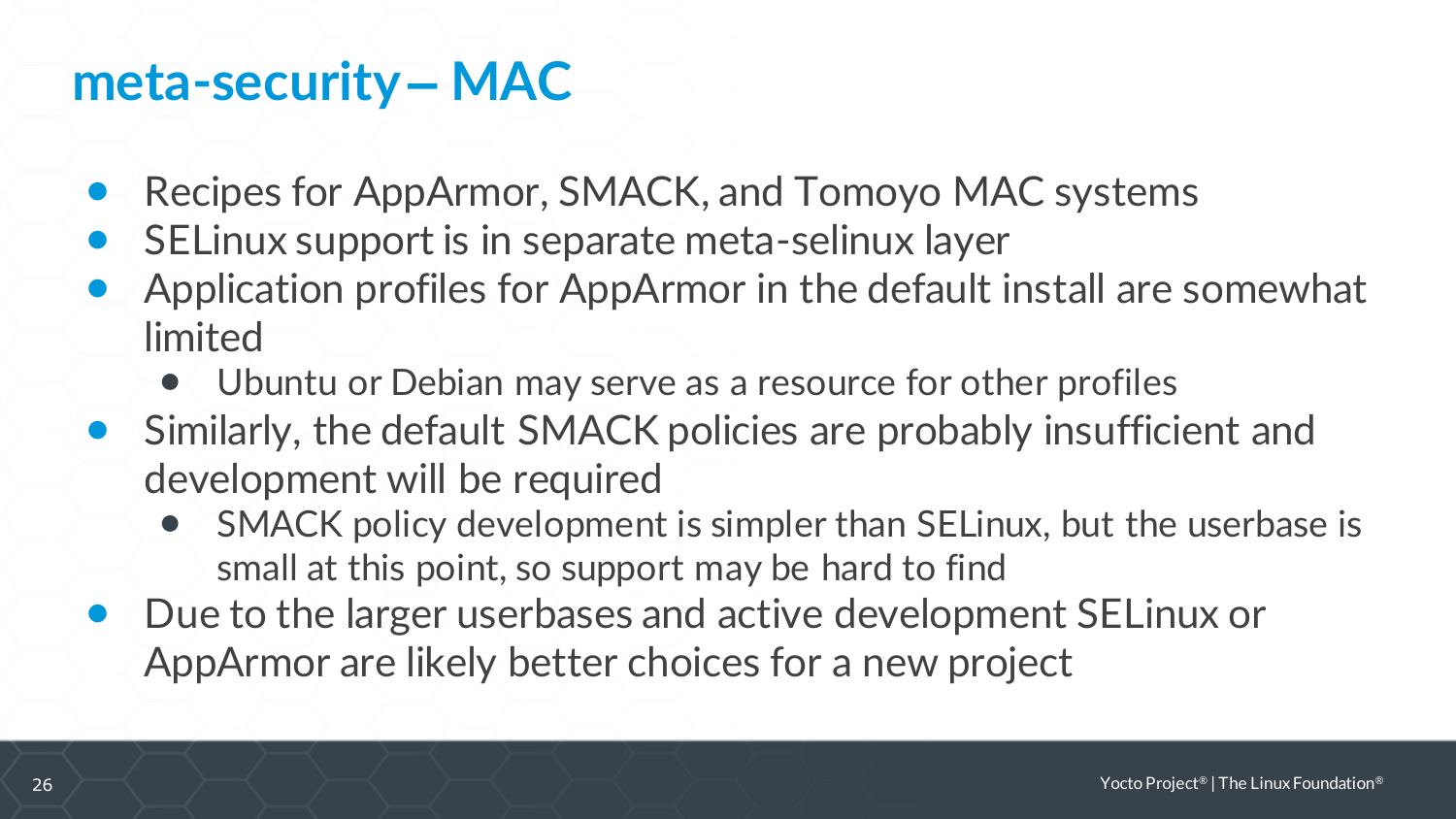#### **meta-selinux**

- Recipes for SELinux MAC support
	- Tools, packagegroups, sample minimal images
- Maintained by WindRiver and Siemens developers
- Reference policy recipes for several types of policy setup (e.g. minimal, targeted, full multi-level)
- Note that ATM in dunfell and master the layer defaults do not produce a booting image with enforcing enabled
	- May take a while, but intent is to get this fixed
- SELinux policy development and maintenance is involved...
	- ...and you will likely need to do some policy development, as the reference policy is unlikely to cover everything you want to use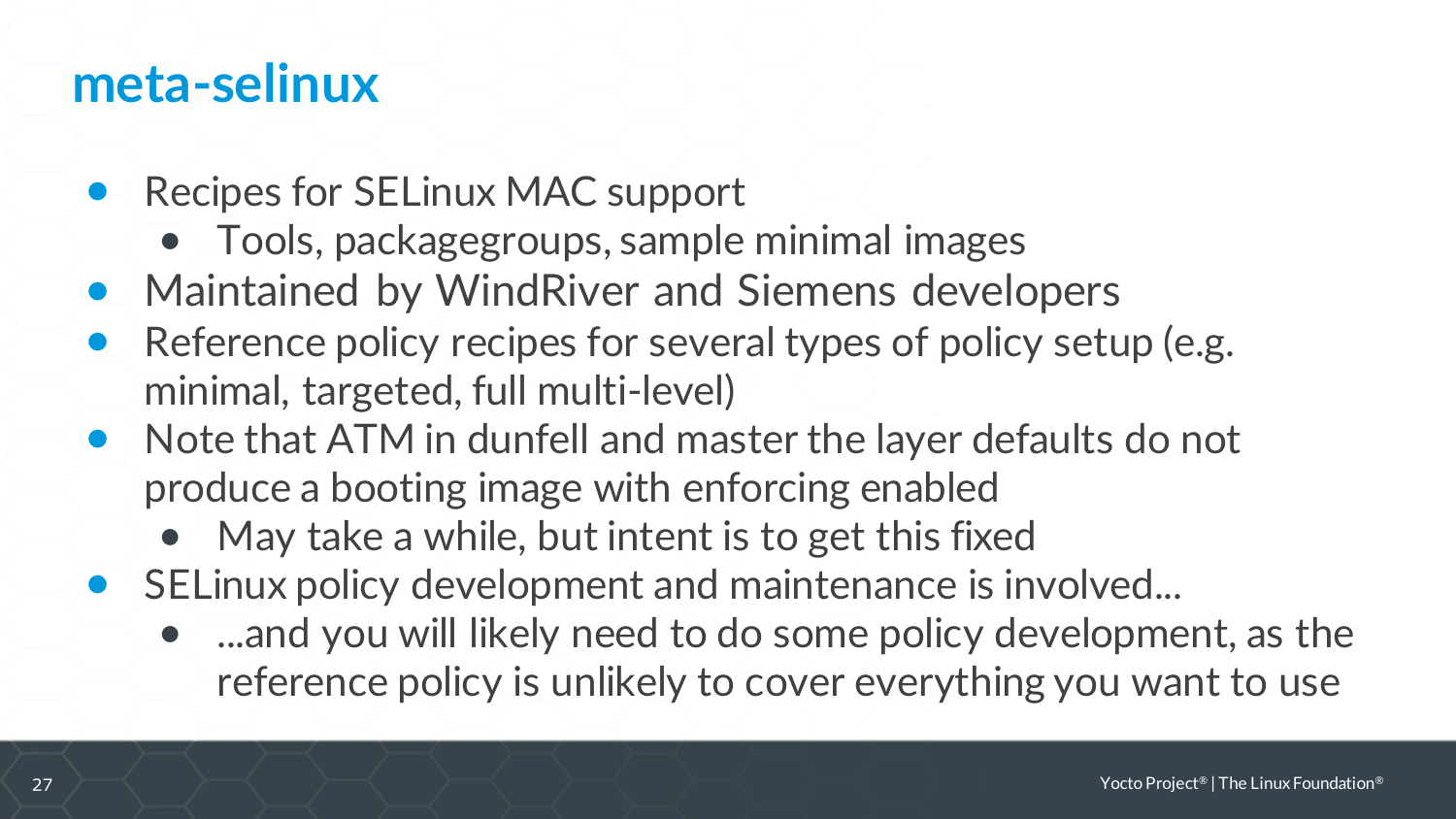## **Why consider SELinux?**

- Typically considered too much effort for traditional embedded usecases, outside of commercially supported distros
- AppArmor and SMACK are considered easier to configure and use in a targeted fashion
- $\bullet$  But...
	- Has become relied upon to improve container security
	- Docker/runc CVE-2019-5736 container escape blocked by SELinux
	- Long time usage by RHEL/Centos/Fedora make support perhaps the best of the MAC systems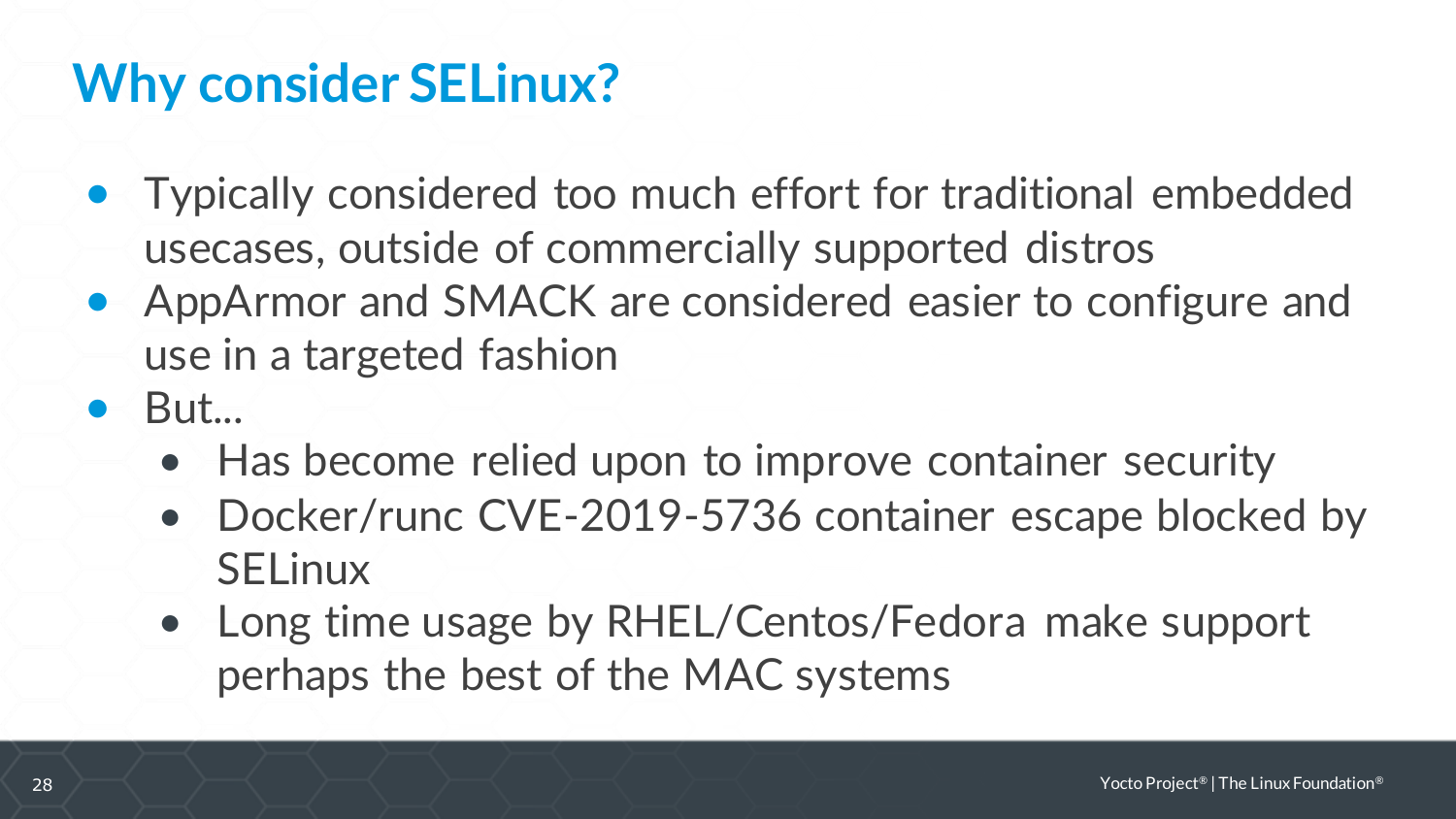### **Updater layers**

- There are several actively maintained updater tools with layers
	- Will point out swupdate, Mender, RAUC, Aktualizer
	- There are others, e.g. meta-swupd, that have smaller userbases
- Rolling your own mechanism is possible with e.g. OSTree recipe
	- But the ones mentioned all have support for already existing server mechanisms, and some potential for turnkey hosting with a provider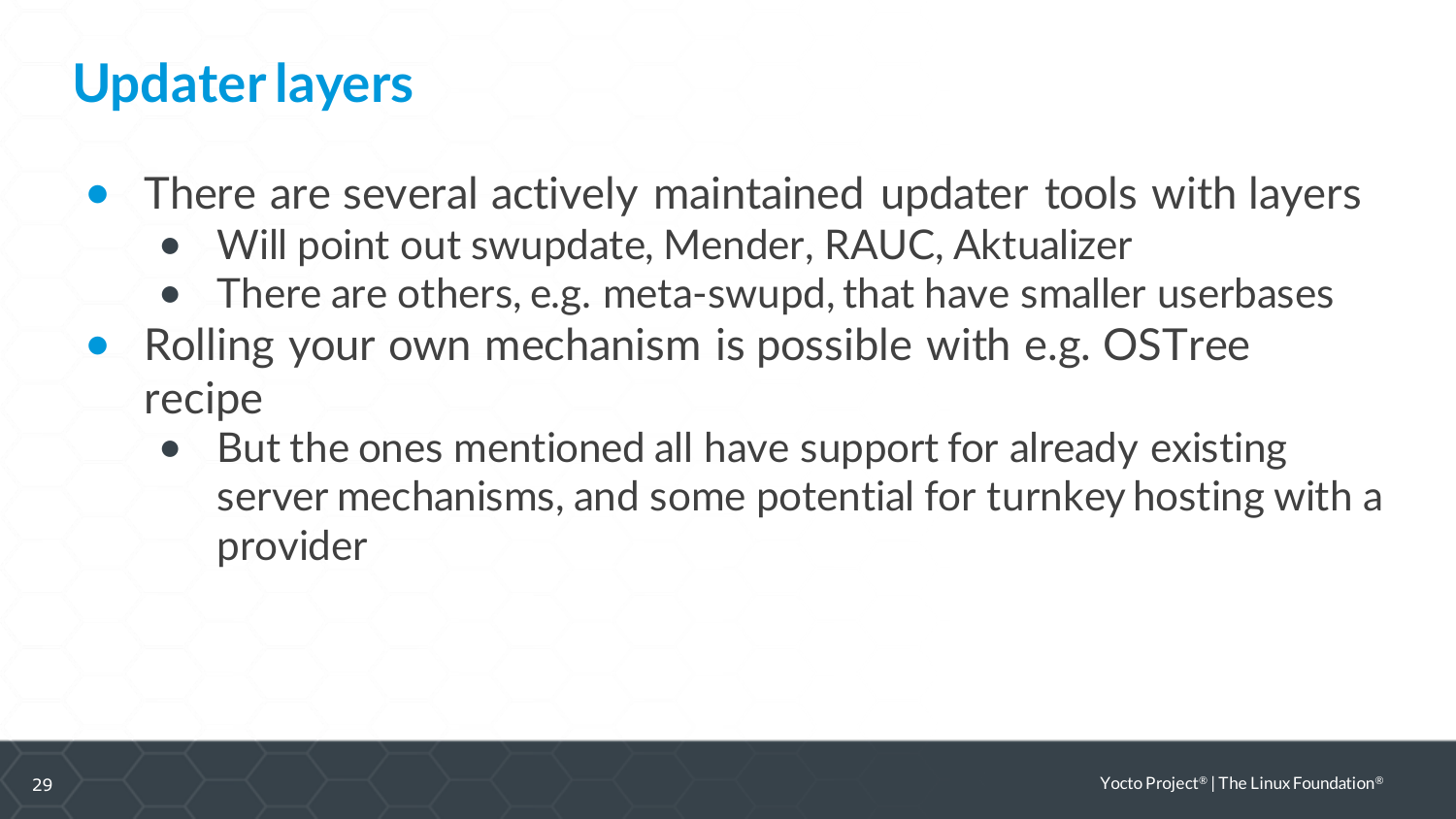### **Updater layers – meta-swupdate**

- <https://github.com/sbabic/meta-swupdate>
- Integrates swupdate support
	- <https://github.com/sbabic/swupdate>
- Documentation at <http://sbabic.github.io/swupdate/swupdate.html>
- Some discussion this week in "Secure Boot and Over-the-Air Updates - That's Simple, No?" - Jan Kiszka, Siemens AG
	- https://ossna2020.sched.com/event/c3Wx/secure-boot[and-over-the-air-updates-thats-simple-no-jan-kiszka](https://ossna2020.sched.com/event/c3Wx/secure-boot-and-over-the-air-updates-thats-simple-no-jan-kiszka-siemens-ag)siemens-ag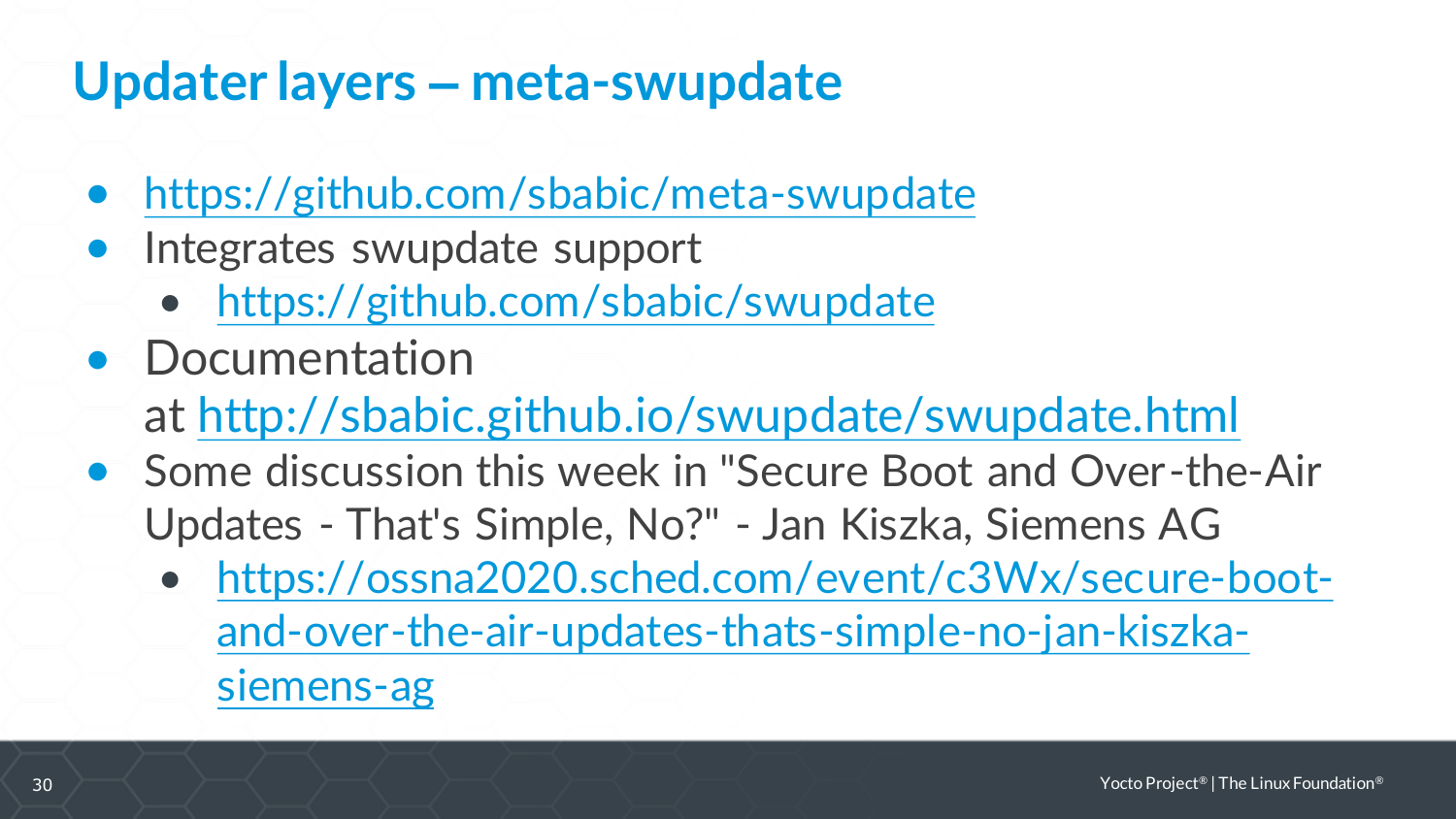### **Updater layers – meta-mender**

- <https://github.com/mendersoftware/meta-mender>
- Integrates Mender support
	- <https://mender.io>
- Documentation at

<https://docs.mender.io/artifacts/yocto-project/building>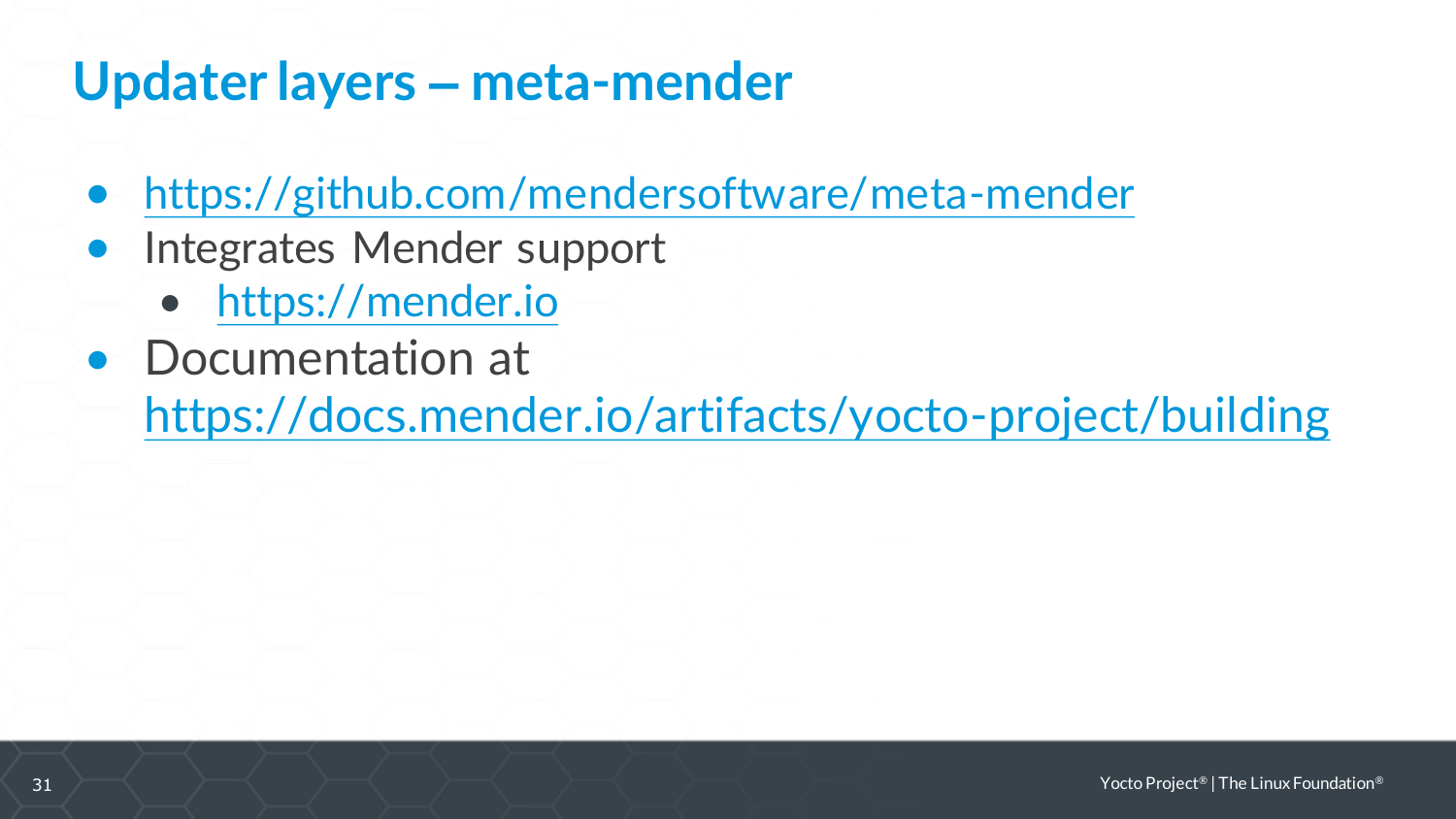#### **Updater layers – meta-rauc**

- <https://github.com/rauc/meta-rauc>
- Integrates RAUC support
	- <https://rauc.io>
- Documentation at [https://rauc.readthedocs.io/en/latest](https://rauc.readthedocs.io/en/latest/)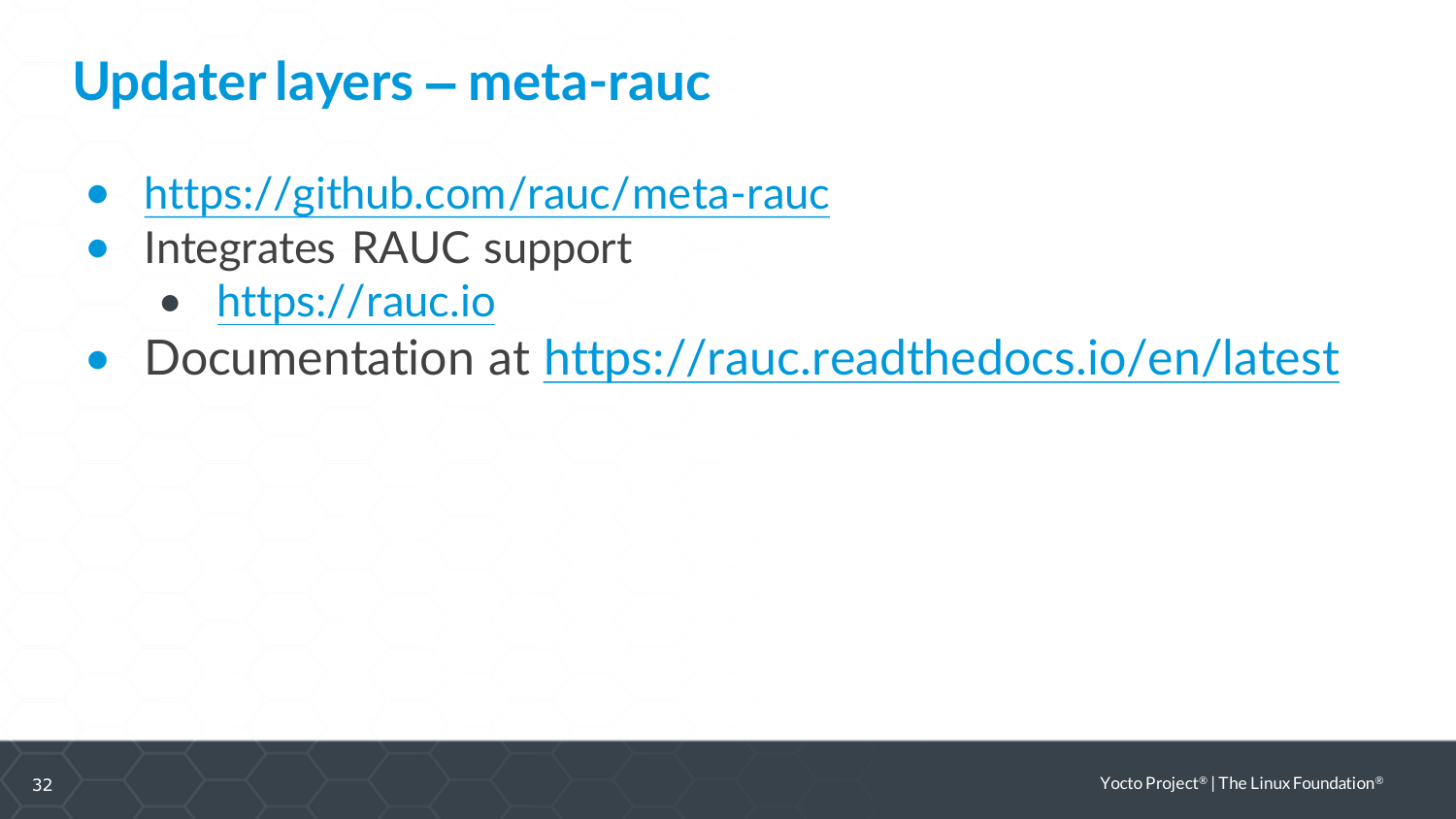### **Updater layers – meta-updater**

- <https://github.com/advancedtelematic/meta-updater>
- Integrates OSTree update mechanism and aktualizer client support
	- <https://github.com/ostreedev/ostree>
	- <https://github.com/advancedtelematic/aktualizr>
- Documentation at:
	- [https://ostree.readthedocs.io/en/latest](https://ostree.readthedocs.io/en/latest/)
	- aktualizer github page (see above)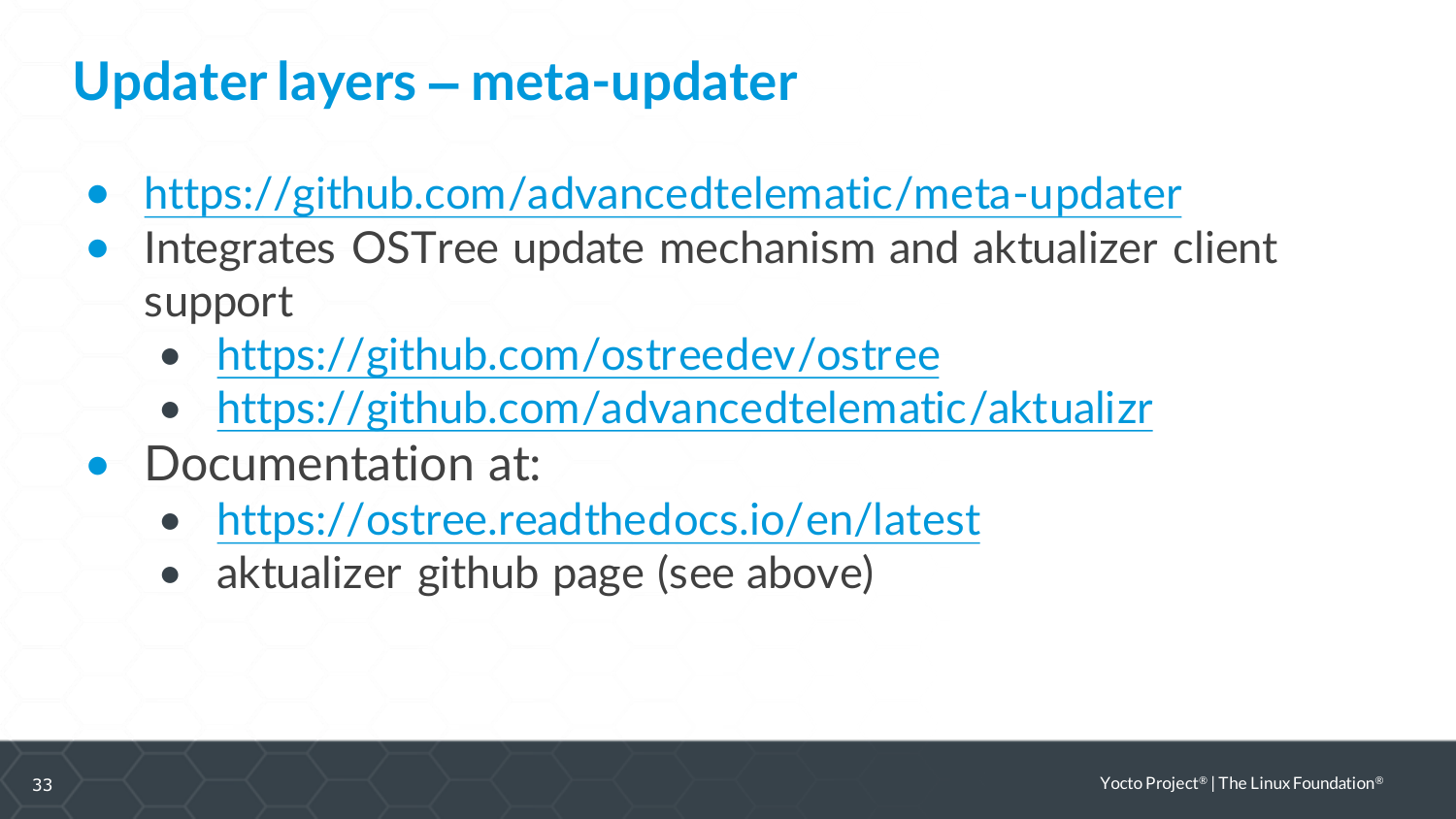#### **meta-sca**

- <https://github.com/priv-kweihmann/meta-sca>
- Collection of static analysis tools maintained by Konrad Weihmann
- Static analysis for C, C++, python, etc.
- Classes to enable per package or per image scanning (some limits depending on specific tools)
- Significant documentation
- Actively maintained